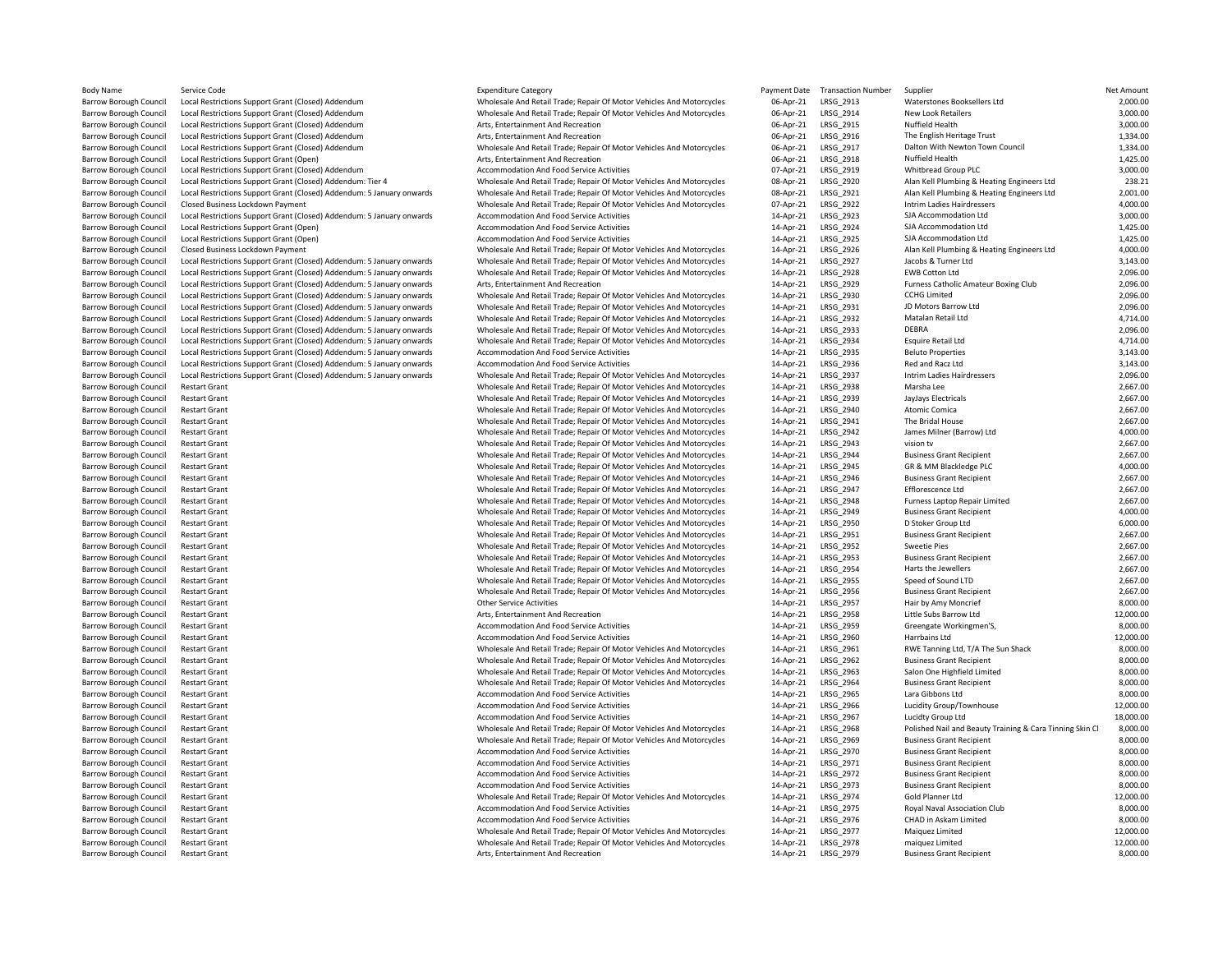| Other Service Activities                                                                                                                     | $14 -$           |
|----------------------------------------------------------------------------------------------------------------------------------------------|------------------|
| <b>Accommodation And Food Service Activities</b>                                                                                             | $14 -$           |
| Wholesale And Retail Trade; Repair Of Motor Vehicles And Motorcycles                                                                         | $14 -$           |
| Arts, Entertainment And Recreation                                                                                                           | $14-$            |
| Wholesale And Retail Trade; Repair Of Motor Vehicles And Motorcycles                                                                         | $14-$            |
| <b>Accommodation And Food Service Activities</b>                                                                                             | $14 -$           |
| Other Service Activities                                                                                                                     | $14 -$           |
| Arts, Entertainment And Recreation                                                                                                           | $14 -$           |
| Wholesale And Retail Trade; Repair Of Motor Vehicles And Motorcycles                                                                         | $14-$            |
| Arts, Entertainment And Recreation                                                                                                           | $14-$            |
| Arts, Entertainment And Recreation                                                                                                           | $14 -$           |
| Other Service Activities                                                                                                                     | $14 -$           |
| Arts, Entertainment And Recreation                                                                                                           | $14-$            |
| <b>Accommodation And Food Service Activities</b>                                                                                             | $14-$            |
| Arts, Entertainment And Recreation                                                                                                           | $14 -$           |
| <b>Accommodation And Food Service Activities</b>                                                                                             | $14 -$           |
| Wholesale And Retail Trade; Repair Of Motor Vehicles And Motorcycles                                                                         | $14-$            |
| Other Service Activities                                                                                                                     | $14-$            |
| Wholesale And Retail Trade; Repair Of Motor Vehicles And Motorcycles                                                                         | $15 -$           |
| Wholesale And Retail Trade; Repair Of Motor Vehicles And Motorcycles                                                                         | $15 -$           |
| Wholesale And Retail Trade; Repair Of Motor Vehicles And Motorcycles                                                                         | $15 -$           |
| Wholesale And Retail Trade; Repair Of Motor Vehicles And Motorcycles                                                                         | $15 -$           |
| Wholesale And Retail Trade; Repair Of Motor Vehicles And Motorcycles                                                                         | $15 -$           |
| Wholesale And Retail Trade; Repair Of Motor Vehicles And Motorcycles                                                                         | $15-$            |
| Wholesale And Retail Trade; Repair Of Motor Vehicles And Motorcycles                                                                         | $15 -$           |
| Wholesale And Retail Trade; Repair Of Motor Vehicles And Motorcycles                                                                         | $15 -$           |
| Wholesale And Retail Trade; Repair Of Motor Vehicles And Motorcycles                                                                         | $15 -$           |
| Wholesale And Retail Trade; Repair Of Motor Vehicles And Motorcycles                                                                         | $15 -$           |
| Wholesale And Retail Trade; Repair Of Motor Vehicles And Motorcycles                                                                         | $15 -$           |
| Wholesale And Retail Trade; Repair Of Motor Vehicles And Motorcycles                                                                         | $15 -$           |
| Wholesale And Retail Trade; Repair Of Motor Vehicles And Motorcycles                                                                         | $15 -$           |
| Wholesale And Retail Trade; Repair Of Motor Vehicles And Motorcycles                                                                         | $15 -$           |
| Wholesale And Retail Trade; Repair Of Motor Vehicles And Motorcycles                                                                         | $15-$            |
| Wholesale And Retail Trade; Repair Of Motor Vehicles And Motorcycles                                                                         | $15 -$           |
| Wholesale And Retail Trade; Repair Of Motor Vehicles And Motorcycles                                                                         | $15 -$           |
| Wholesale And Retail Trade; Repair Of Motor Vehicles And Motorcycles                                                                         | $15 -$           |
| Wholesale And Retail Trade; Repair Of Motor Vehicles And Motorcycles                                                                         | $15 -$           |
| Wholesale And Retail Trade; Repair Of Motor Vehicles And Motorcycles                                                                         | $15 -$           |
| Wholesale And Retail Trade; Repair Of Motor Vehicles And Motorcycles                                                                         | $15 -$           |
| Wholesale And Retail Trade; Repair Of Motor Vehicles And Motorcycles                                                                         | $15 -$           |
| Wholesale And Retail Trade; Repair Of Motor Vehicles And Motorcycles                                                                         | $15 -$           |
| Wholesale And Retail Trade; Repair Of Motor Vehicles And Motorcycles                                                                         | $15 -$           |
| Wholesale And Retail Trade; Repair Of Motor Vehicles And Motorcycles                                                                         | $15 -$           |
| Wholesale And Retail Trade; Repair Of Motor Vehicles And Motorcycles                                                                         | $15 -$           |
| Wholesale And Retail Trade; Repair Of Motor Vehicles And Motorcycles                                                                         | $15 -$           |
| Arts, Entertainment And Recreation                                                                                                           | $15 -$           |
| <b>Accommodation And Food Service Activities</b>                                                                                             | $15-$            |
| Wholesale And Retail Trade; Repair Of Motor Vehicles And Motorcycles                                                                         | $15 -$           |
| Wholesale And Retail Trade; Repair Of Motor Vehicles And Motorcycles                                                                         | $15 -$           |
| Accommodation And Food Service Activities                                                                                                    | $15 -$           |
| Arts, Entertainment And Recreation                                                                                                           | $15 -$           |
| Arts, Entertainment And Recreation                                                                                                           | $15 -$           |
| <b>Accommodation And Food Service Activities</b>                                                                                             | $15 -$           |
| <b>Accommodation And Food Service Activities</b>                                                                                             | $15 -$           |
| <b>Accommodation And Food Service Activities</b>                                                                                             | $15 -$           |
| <b>Accommodation And Food Service Activities</b>                                                                                             | $15 -$           |
| <b>Accommodation And Food Service Activities</b>                                                                                             | $15 -$           |
| <b>Accommodation And Food Service Activities</b>                                                                                             | $15 -$           |
| <b>Accommodation And Food Service Activities</b>                                                                                             | $15 -$           |
| <b>Accommodation And Food Service Activities</b>                                                                                             | $15 -$           |
| Wholesale And Retail Trade; Repair Of Motor Vehicles And Motorcycles                                                                         | $15 -$<br>$15 -$ |
| Wholesale And Retail Trade; Repair Of Motor Vehicles And Motorcycles                                                                         |                  |
| Arts, Entertainment And Recreation                                                                                                           | $15 -$           |
| Wholesale And Retail Trade; Repair Of Motor Vehicles And Motorcycles<br>Wholesale And Retail Trade; Repair Of Motor Vehicles And Motorcycles | $15 -$           |
| Arts, Entertainment And Recreation                                                                                                           | $15 -$<br>$15 -$ |
|                                                                                                                                              | $15 -$           |
| Wholesale And Retail Trade; Repair Of Motor Vehicles And Motorcycles<br>Wholesale And Retail Trade: Repair Of Motor Vehicles And Motorcycles | $15 -$           |
|                                                                                                                                              |                  |

| Barrow Borough Council                                  | <b>Restart Grant</b>                         | <b>Other Service Activities</b>                                                                                                              | 14-Apr-21              | LRSG_2980              | <b>Business Grant Recipient</b>                                    | 8,000.00             |
|---------------------------------------------------------|----------------------------------------------|----------------------------------------------------------------------------------------------------------------------------------------------|------------------------|------------------------|--------------------------------------------------------------------|----------------------|
| <b>Barrow Borough Council</b>                           | <b>Restart Grant</b>                         | Accommodation And Food Service Activities                                                                                                    | 14-Apr-21              | LRSG 2981              | <b>David Clark Properties</b>                                      | 12,000.00            |
| Barrow Borough Council                                  | <b>Restart Grant</b>                         | Wholesale And Retail Trade; Repair Of Motor Vehicles And Motorcycles                                                                         | 14-Apr-21              | LRSG_2982              | <b>Business Grant Recipient</b>                                    | 8,000.00             |
| <b>Barrow Borough Council</b>                           | <b>Restart Grant</b>                         | Arts, Entertainment And Recreation                                                                                                           | 14-Apr-21              | LRSG_2983              | Furness Catholic Amateur Boxing Club                               | 8,000.00             |
| <b>Barrow Borough Council</b>                           | <b>Restart Grant</b>                         | Wholesale And Retail Trade; Repair Of Motor Vehicles And Motorcycles                                                                         | 14-Apr-21              | LRSG_2984              | <b>Business Grant Recipient</b>                                    | 8,000.00             |
| Barrow Borough Council                                  | <b>Restart Grant</b>                         | Accommodation And Food Service Activities                                                                                                    | 14-Apr-21              | LRSG_2985              | Dalton Cricket Club                                                | 8,000.00             |
| Barrow Borough Council                                  | <b>Restart Grant</b>                         | <b>Other Service Activities</b>                                                                                                              | 14-Apr-21              | LRSG_2986              | <b>Business Grant Recipient</b>                                    | 8,000.00             |
| Barrow Borough Council                                  | <b>Restart Grant</b>                         | Arts, Entertainment And Recreation                                                                                                           | 14-Apr-21              | LRSG_2987              | Hoops Basketball Centre                                            | 12,000.00            |
| <b>Barrow Borough Council</b>                           | <b>Restart Grant</b>                         | Wholesale And Retail Trade; Repair Of Motor Vehicles And Motorcycles                                                                         | 14-Apr-21              | LRSG_2988              | <b>Business Grant Recipient</b>                                    | 8,000.00             |
| <b>Barrow Borough Council</b>                           | <b>Restart Grant</b>                         | Arts, Entertainment And Recreation                                                                                                           | 14-Apr-21              | LRSG_2989              | <b>Business Grant Recipient</b>                                    | 8,000.00             |
| Barrow Borough Council                                  | <b>Restart Grant</b>                         | Arts, Entertainment And Recreation                                                                                                           | 14-Apr-21              | LRSG_2990              | Furness Pistol/Rifle Club                                          | 8,000.00             |
| Barrow Borough Council                                  | <b>Restart Grant</b>                         | <b>Other Service Activities</b>                                                                                                              | 14-Apr-21              | LRSG_2991              | <b>Business Grant Recipient</b>                                    | 8,000.00             |
| Barrow Borough Council                                  | <b>Restart Grant</b>                         | Arts, Entertainment And Recreation                                                                                                           | 14-Apr-21              | LRSG_2992              | <b>Reaching Wellness Ltd</b>                                       | 8,000.00             |
| Barrow Borough Council                                  | <b>Restart Grant</b>                         | Accommodation And Food Service Activities                                                                                                    | 14-Apr-21              | LRSG 2993              | <b>Business Grant Recipient</b>                                    | 8,000.00             |
| <b>Barrow Borough Council</b>                           | <b>Restart Grant</b>                         | Arts. Entertainment And Recreation                                                                                                           | 14-Apr-21              | LRSG_2994              | South Lakes Rock School                                            | 8,000.00             |
| Barrow Borough Council                                  | <b>Restart Grant</b>                         | Accommodation And Food Service Activities                                                                                                    | 14-Apr-21              | LRSG_2995              | The Rams Head Pub                                                  | 8,000.00             |
| <b>Barrow Borough Council</b>                           | <b>Restart Grant</b>                         | Wholesale And Retail Trade; Repair Of Motor Vehicles And Motorcycles                                                                         | 14-Apr-21              | <b>LRSG 2996</b>       | <b>Business Grant Recipient</b>                                    | 8,000.00             |
| <b>Barrow Borough Council</b>                           | <b>Restart Grant</b>                         | <b>Other Service Activities</b>                                                                                                              | 14-Apr-21              | LRSG_2997              | <b>Business Grant Recipient</b>                                    | 8,000.00             |
| <b>Barrow Borough Council</b>                           | <b>Restart Grant</b>                         | Wholesale And Retail Trade; Repair Of Motor Vehicles And Motorcycles                                                                         | 15-Apr-21              | LRSG_2998              | North West Consumables                                             | 2,667.00             |
| <b>Barrow Borough Council</b>                           | <b>Restart Grant</b>                         | Wholesale And Retail Trade; Repair Of Motor Vehicles And Motorcycles                                                                         | 15-Apr-21              | LRSG 2999              | <b>Business Grant Recipient</b>                                    | 2,667.00             |
| Barrow Borough Council                                  | <b>Restart Grant</b>                         | Wholesale And Retail Trade; Repair Of Motor Vehicles And Motorcycles                                                                         | 15-Apr-21              | LRSG_3000              | HH77 LTD                                                           | 4,000.00             |
| <b>Barrow Borough Council</b>                           | <b>Restart Grant</b>                         | Wholesale And Retail Trade; Repair Of Motor Vehicles And Motorcycles                                                                         | 15-Apr-21              | LRSG_3001              | <b>Business Grant Recipient</b>                                    | 2,667.00             |
| <b>Barrow Borough Council</b>                           | <b>Restart Grant</b>                         | Wholesale And Retail Trade; Repair Of Motor Vehicles And Motorcycles                                                                         | 15-Apr-21              | LRSG 3002              | <b>Business Grant Recipient</b>                                    | 2,667.00             |
| Barrow Borough Council                                  | <b>Restart Grant</b>                         | Wholesale And Retail Trade; Repair Of Motor Vehicles And Motorcycles                                                                         | 15-Apr-21              | LRSG_3003              | <b>Business Grant Recipient</b>                                    | 2,667.00             |
| <b>Barrow Borough Council</b>                           | <b>Restart Grant</b>                         | Wholesale And Retail Trade; Repair Of Motor Vehicles And Motorcycles                                                                         | 15-Apr-21              | LRSG 3004              | Dandy's Ltd                                                        | 4,000.00             |
| <b>Barrow Borough Council</b>                           | <b>Restart Grant</b>                         | Wholesale And Retail Trade; Repair Of Motor Vehicles And Motorcycles                                                                         | 15-Apr-21              | LRSG_3005              | <b>Abbey Blinds</b>                                                | 2,667.00             |
| Barrow Borough Council                                  | <b>Restart Grant</b>                         | Wholesale And Retail Trade; Repair Of Motor Vehicles And Motorcycles                                                                         | 15-Apr-21              | LRSG_3006              | <b>Business Grant Recipient</b>                                    | 2,667.00             |
| Barrow Borough Council                                  | <b>Restart Grant</b>                         | Wholesale And Retail Trade; Repair Of Motor Vehicles And Motorcycles                                                                         | 15-Apr-21              | LRSG_3007              | <b>Business Grant Recipient</b>                                    | 2,667.00             |
| Barrow Borough Council                                  | <b>Restart Grant</b>                         | Wholesale And Retail Trade; Repair Of Motor Vehicles And Motorcycles                                                                         | 15-Apr-21              | LRSG_3008              | Angling and Hiking Centre                                          | 2,667.00             |
| <b>Barrow Borough Council</b>                           | <b>Restart Grant</b>                         | Wholesale And Retail Trade; Repair Of Motor Vehicles And Motorcycles                                                                         | 15-Apr-21              | LRSG 3009              | <b>Business Grant Recipient</b>                                    | 2,667.00             |
| Barrow Borough Council                                  | <b>Restart Grant</b>                         | Wholesale And Retail Trade; Repair Of Motor Vehicles And Motorcycles                                                                         | 15-Apr-21              | LRSG_3010              | Guy Perry Ltd                                                      | 4,000.00             |
| <b>Barrow Borough Council</b>                           | <b>Restart Grant</b>                         | Wholesale And Retail Trade; Repair Of Motor Vehicles And Motorcycles                                                                         | 15-Apr-21              | LRSG_3011              | <b>Business Grant Recipient</b>                                    | 2,667.00             |
| <b>Barrow Borough Council</b>                           | <b>Restart Grant</b>                         | Wholesale And Retail Trade; Repair Of Motor Vehicles And Motorcycles                                                                         | 15-Apr-21              | LRSG_3012              | <b>Business Grant Recipient</b>                                    | 2,667.00             |
| Barrow Borough Council                                  | <b>Restart Grant</b>                         | Wholesale And Retail Trade; Repair Of Motor Vehicles And Motorcycles                                                                         | 15-Apr-21              | LRSG_3013              | Darren Roby collectors                                             | 2,667.00             |
| Barrow Borough Council                                  | <b>Restart Grant</b>                         | Wholesale And Retail Trade; Repair Of Motor Vehicles And Motorcycles                                                                         | 15-Apr-21              | LRSG_3014              | The Eco Shop                                                       | 2,667.00             |
| <b>Barrow Borough Council</b>                           | <b>Restart Grant</b>                         | Wholesale And Retail Trade; Repair Of Motor Vehicles And Motorcycles                                                                         | 15-Apr-21              | LRSG_3015              | <b>Business Grant Recipient</b>                                    | 2,667.00             |
| Barrow Borough Council                                  | <b>Restart Grant</b>                         | Wholesale And Retail Trade; Repair Of Motor Vehicles And Motorcycles                                                                         | 15-Apr-21              | LRSG_3016              | <b>Business Grant Recipient</b>                                    | 2,667.00             |
| Barrow Borough Council                                  | <b>Restart Grant</b>                         | Wholesale And Retail Trade; Repair Of Motor Vehicles And Motorcycles                                                                         | 15-Apr-21              | LRSG_3017              | <b>Business Grant Recipient</b>                                    | 2,667.00             |
| Barrow Borough Council                                  | <b>Restart Grant</b><br><b>Restart Grant</b> | Wholesale And Retail Trade; Repair Of Motor Vehicles And Motorcycles                                                                         | 15-Apr-21              | LRSG_3018              | <b>Business Grant Recipient</b>                                    | 2,667.00             |
| Barrow Borough Council<br><b>Barrow Borough Council</b> | <b>Restart Grant</b>                         | Wholesale And Retail Trade; Repair Of Motor Vehicles And Motorcycles<br>Wholesale And Retail Trade; Repair Of Motor Vehicles And Motorcycles | 15-Apr-21<br>15-Apr-21 | LRSG_3019<br>LRSG_3020 | <b>Business Grant Recipient</b><br>Lads and Dads Clothing Ltd      | 2,667.00<br>2,667.00 |
|                                                         |                                              |                                                                                                                                              |                        |                        |                                                                    | 2,667.00             |
| Barrow Borough Council<br>Barrow Borough Council        | <b>Restart Grant</b><br><b>Restart Grant</b> | Wholesale And Retail Trade; Repair Of Motor Vehicles And Motorcycles<br>Wholesale And Retail Trade; Repair Of Motor Vehicles And Motorcycles | 15-Apr-21<br>15-Apr-21 | LRSG_3021<br>LRSG_3022 | <b>Business Grant Recipient</b><br><b>Business Grant Recipient</b> | 2,667.00             |
| Barrow Borough Council                                  | <b>Restart Grant</b>                         | Wholesale And Retail Trade; Repair Of Motor Vehicles And Motorcycles                                                                         | 15-Apr-21              | LRSG_3023              | <b>Business Grant Recipient</b>                                    | 2,667.00             |
| Barrow Borough Council                                  | <b>Restart Grant</b>                         | Wholesale And Retail Trade; Repair Of Motor Vehicles And Motorcycles                                                                         | 15-Apr-21              | LRSG_3024              | <b>Business Grant Recipient</b>                                    | 2,667.00             |
| <b>Barrow Borough Council</b>                           | <b>Restart Grant</b>                         | Arts, Entertainment And Recreation                                                                                                           | 15-Apr-21              | LRSG_3025              | Dalton Communty Association                                        | 8,000.00             |
| Barrow Borough Council                                  | <b>Restart Grant</b>                         | Accommodation And Food Service Activities                                                                                                    | 15-Apr-21              | LRSG_3026              | <b>Business Grant Recipient</b>                                    | 8,000.00             |
| Barrow Borough Council                                  | <b>Restart Grant</b>                         | Wholesale And Retail Trade; Repair Of Motor Vehicles And Motorcycles                                                                         | 15-Apr-21              | LRSG_3027              | <b>Business Grant Recipient</b>                                    | 8,000.00             |
| Barrow Borough Council                                  | <b>Restart Grant</b>                         | Wholesale And Retail Trade; Repair Of Motor Vehicles And Motorcycles                                                                         | 15-Apr-21              | LRSG_3028              | <b>Business Grant Recipient</b>                                    | 8,000.00             |
| Barrow Borough Council                                  | <b>Restart Grant</b>                         | Accommodation And Food Service Activities                                                                                                    | 15-Apr-21              | LRSG_3029              | <b>Business Grant Recipient</b>                                    | 8,000.00             |
| <b>Barrow Borough Council</b>                           | <b>Restart Grant</b>                         | Arts, Entertainment And Recreation                                                                                                           | 15-Apr-21              | LRSG_3030              | LQ (Cumbria) Ltd                                                   | 12,000.00            |
| Barrow Borough Council                                  | <b>Restart Grant</b>                         | Arts. Entertainment And Recreation                                                                                                           | 15-Apr-21              | LRSG_3031              | <b>ESCAPE ROOM (Barrow Itd)</b>                                    | 8,000.00             |
| Barrow Borough Council                                  | <b>Restart Grant</b>                         | Accommodation And Food Service Activities                                                                                                    | 15-Apr-21              | LRSG_3032              | Eden Retreat Ltd                                                   | 8,000.00             |
| <b>Barrow Borough Council</b>                           | <b>Restart Grant</b>                         | Accommodation And Food Service Activities                                                                                                    | 15-Apr-21              | LRSG 3033              | <b>Beluto Properties</b>                                           | 12,000.00            |
| Barrow Borough Council                                  | <b>Restart Grant</b>                         | Accommodation And Food Service Activities                                                                                                    | 15-Apr-21              | LRSG_3034              | <b>Beluto Properties</b>                                           | 12,000.00            |
| <b>Barrow Borough Council</b>                           | <b>Restart Grant</b>                         | Accommodation And Food Service Activities                                                                                                    | 15-Apr-21              | LRSG 3035              | <b>Beluto Properties</b>                                           | 8,000.00             |
| Barrow Borough Council                                  | <b>Restart Grant</b>                         | Accommodation And Food Service Activities                                                                                                    | 15-Apr-21              | LRSG_3036              | <b>Beluto Properties</b>                                           | 12,000.00            |
| <b>Barrow Borough Council</b>                           | <b>Restart Grant</b>                         | Accommodation And Food Service Activities                                                                                                    | 15-Apr-21              | LRSG_3037              | <b>Business Grant Recipient</b>                                    | 8,000.00             |
| <b>Barrow Borough Council</b>                           | <b>Restart Grant</b>                         | Accommodation And Food Service Activities                                                                                                    | 15-Apr-21              | LRSG_3038              | <b>Barrow Arms</b>                                                 | 12,000.00            |
| Barrow Borough Council                                  | <b>Restart Grant</b>                         | Accommodation And Food Service Activities                                                                                                    | 15-Apr-21              | LRSG_3039              | Roa Island Boating Club Ltd                                        | 8,000.00             |
| <b>Barrow Borough Council</b>                           | <b>Restart Grant</b>                         | Wholesale And Retail Trade; Repair Of Motor Vehicles And Motorcycles                                                                         | 15-Apr-21              | LRSG 3040              | <b>Business Grant Recipient</b>                                    | 8,000.00             |
| <b>Barrow Borough Council</b>                           | <b>Restart Grant</b>                         | Wholesale And Retail Trade; Repair Of Motor Vehicles And Motorcycles                                                                         | 15-Apr-21              | LRSG_3041              | Peace and Loaf Bakehouse                                           | 8,000.00             |
| <b>Barrow Borough Council</b>                           | <b>Restart Grant</b>                         | Arts, Entertainment And Recreation                                                                                                           | 15-Apr-21              | LRSG_3042              | Graves (Cumberland) Ltd                                            | 18,000.00            |
| <b>Barrow Borough Council</b>                           | <b>Restart Grant</b>                         | Wholesale And Retail Trade; Repair Of Motor Vehicles And Motorcycles                                                                         | 15-Apr-21              | LRSG 3043              | <b>Business Grant Recipient</b>                                    | 8,000.00             |
| Barrow Borough Council                                  | <b>Restart Grant</b>                         | Wholesale And Retail Trade; Repair Of Motor Vehicles And Motorcycles                                                                         | 15-Apr-21              | LRSG_3044              | <b>Business Grant Recipient</b>                                    | 8,000.00             |
| Barrow Borough Council                                  | <b>Restart Grant</b>                         | Arts, Entertainment And Recreation                                                                                                           | 15-Apr-21              | LRSG_3045              | <b>Furness Gymnastics Club</b>                                     | 12,000.00            |
| Barrow Borough Council                                  | <b>Restart Grant</b>                         | Wholesale And Retail Trade; Repair Of Motor Vehicles And Motorcycles                                                                         | 15-Apr-21              | LRSG 3046              | <b>Business Grant Recipient</b>                                    | 8,000.00             |
| Barrow Borough Council                                  | <b>Restart Grant</b>                         | Wholesale And Retail Trade; Repair Of Motor Vehicles And Motorcycles                                                                         | 15-Apr-21              | LRSG_3047              | <b>Head Office Furness</b>                                         | 8,000.00             |
|                                                         |                                              |                                                                                                                                              |                        |                        |                                                                    |                      |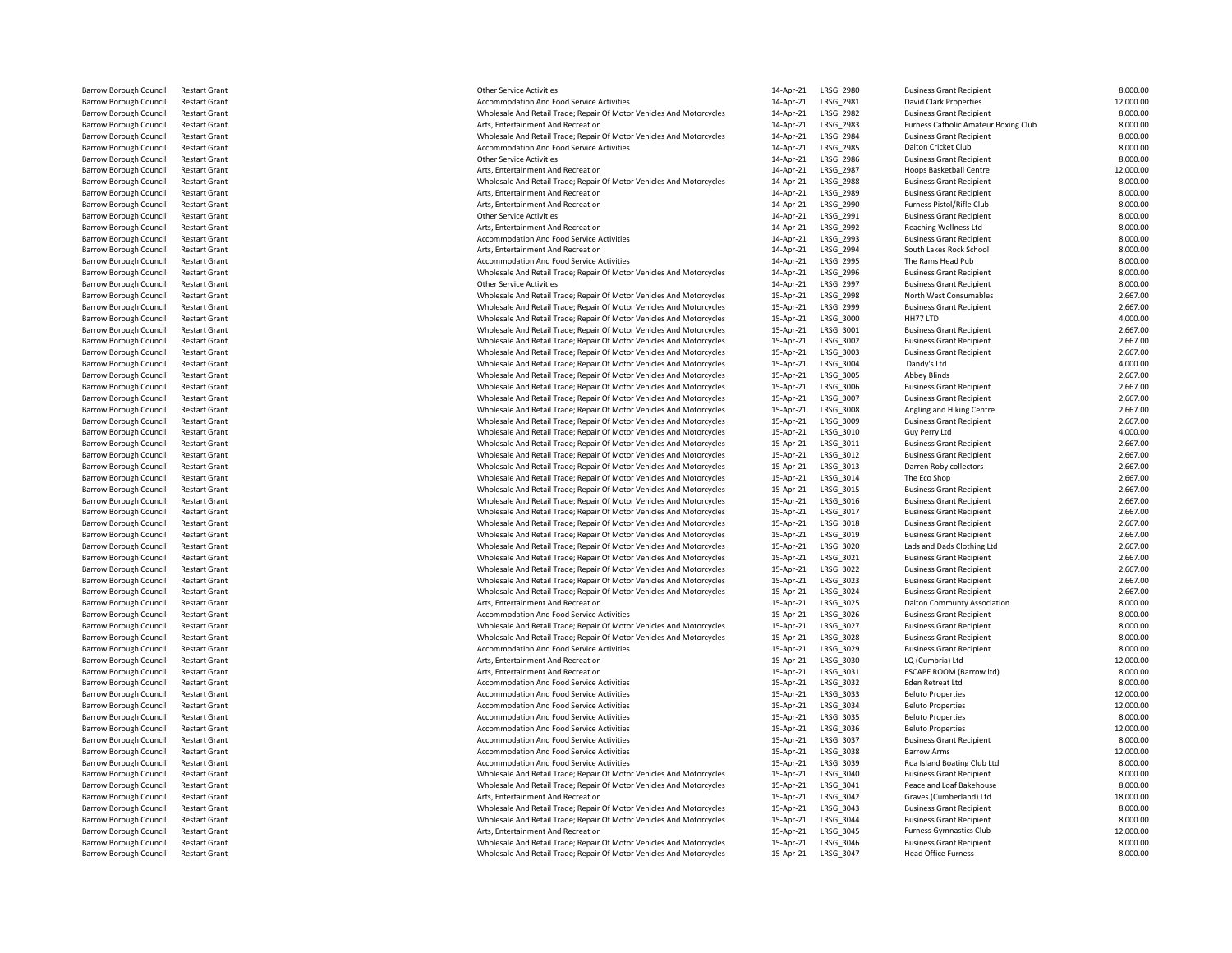| Accommodation And Food Service Activities                                                                                                    | 15-Apr           |
|----------------------------------------------------------------------------------------------------------------------------------------------|------------------|
| Accommodation And Food Service Activities                                                                                                    | 15-Apr           |
| Wholesale And Retail Trade; Repair Of Motor Vehicles And Motorcycles                                                                         | 15-Apr           |
| Wholesale And Retail Trade; Repair Of Motor Vehicles And Motorcycles                                                                         | 15-Apr           |
| Wholesale And Retail Trade; Repair Of Motor Vehicles And Motorcycles                                                                         | 15-Apr           |
| Arts, Entertainment And Recreation                                                                                                           | 15-Apr           |
| Arts, Entertainment And Recreation                                                                                                           | 15-Apr           |
| Arts, Entertainment And Recreation                                                                                                           | 15-Apr           |
| Accommodation And Food Service Activities                                                                                                    | 19-Apr           |
| Accommodation And Food Service Activities                                                                                                    | 19-Apr           |
| Accommodation And Food Service Activities                                                                                                    | 19-Apr           |
| Wholesale And Retail Trade; Repair Of Motor Vehicles And Motorcycles                                                                         | 19-Apr           |
| Arts, Entertainment And Recreation                                                                                                           | 19-Apr           |
| Arts, Entertainment And Recreation                                                                                                           | 19-Apr           |
| Wholesale And Retail Trade; Repair Of Motor Vehicles And Motorcycles                                                                         | 19-Apr           |
| Accommodation And Food Service Activities                                                                                                    | 19-Apr           |
| Accommodation And Food Service Activities                                                                                                    | 19-Apr           |
| Accommodation And Food Service Activities                                                                                                    | 19-Apr           |
| Accommodation And Food Service Activities                                                                                                    | 19-Apr           |
| Wholesale And Retail Trade; Repair Of Motor Vehicles And Motorcycles                                                                         | 19-Apr           |
| Accommodation And Food Service Activities                                                                                                    | 19-Apr           |
| Arts, Entertainment And Recreation                                                                                                           | 19-Apr           |
| <b>Other Service Activities</b>                                                                                                              | 19-Apr           |
| Accommodation And Food Service Activities                                                                                                    | 19-Apr           |
| Accommodation And Food Service Activities                                                                                                    | 19-Apr           |
| Accommodation And Food Service Activities                                                                                                    | 19-Apr           |
| Wholesale And Retail Trade; Repair Of Motor Vehicles And Motorcycles<br>Accommodation And Food Service Activities                            | 19-Apr<br>19-Apr |
| Wholesale And Retail Trade; Repair Of Motor Vehicles And Motorcycles                                                                         |                  |
| Accommodation And Food Service Activities                                                                                                    | 19-Apr<br>19-Apr |
| Arts, Entertainment And Recreation                                                                                                           | 19-Apr           |
| <b>Other Service Activities</b>                                                                                                              | 19-Apr           |
| Wholesale And Retail Trade; Repair Of Motor Vehicles And Motorcycles                                                                         | 19-Apr           |
| Wholesale And Retail Trade; Repair Of Motor Vehicles And Motorcycles                                                                         | 19-Apr           |
| <b>Other Service Activities</b>                                                                                                              | 19-Apr           |
| Accommodation And Food Service Activities                                                                                                    | 19-Apr           |
| Arts, Entertainment And Recreation                                                                                                           | 19-Apr           |
| Accommodation And Food Service Activities                                                                                                    | 19-Apr           |
| Accommodation And Food Service Activities                                                                                                    | 19-Apr           |
| Accommodation And Food Service Activities                                                                                                    | 19-Apr           |
| Wholesale And Retail Trade; Repair Of Motor Vehicles And Motorcycles                                                                         | 19-Apr           |
| Arts, Entertainment And Recreation                                                                                                           | 19-Apr           |
| Wholesale And Retail Trade; Repair Of Motor Vehicles And Motorcycles                                                                         | 19-Apr           |
| Wholesale And Retail Trade; Repair Of Motor Vehicles And Motorcycles                                                                         | 19-Apr           |
| Wholesale And Retail Trade; Repair Of Motor Vehicles And Motorcycles                                                                         | 19-Apr           |
| Wholesale And Retail Trade; Repair Of Motor Vehicles And Motorcycles                                                                         | 19-Apr           |
| Wholesale And Retail Trade; Repair Of Motor Vehicles And Motorcycles                                                                         | 19-Apr           |
| Wholesale And Retail Trade; Repair Of Motor Vehicles And Motorcycles                                                                         | 19-Apr           |
| Wholesale And Retail Trade; Repair Of Motor Vehicles And Motorcycles                                                                         | 19-Apr           |
| Wholesale And Retail Trade; Repair Of Motor Vehicles And Motorcycles                                                                         | 19-Apr           |
| Wholesale And Retail Trade; Repair Of Motor Vehicles And Motorcycles                                                                         | 19-Apr           |
| Wholesale And Retail Trade; Repair Of Motor Vehicles And Motorcycles                                                                         | 19-Apr           |
| Wholesale And Retail Trade; Repair Of Motor Vehicles And Motorcycles                                                                         | 19-Apr           |
| Wholesale And Retail Trade; Repair Of Motor Vehicles And Motorcycles                                                                         | 19-Apr           |
| Wholesale And Retail Trade; Repair Of Motor Vehicles And Motorcycles                                                                         | 19-Apr           |
| Wholesale And Retail Trade; Repair Of Motor Vehicles And Motorcycles                                                                         | 19-Apr           |
| Wholesale And Retail Trade; Repair Of Motor Vehicles And Motorcycles                                                                         | 19-Apr           |
| <b>Other Service Activities</b>                                                                                                              | 19-Apr           |
| Wholesale And Retail Trade; Repair Of Motor Vehicles And Motorcycles                                                                         | 19-Apr           |
| Wholesale And Retail Trade; Repair Of Motor Vehicles And Motorcycles                                                                         | 19-Apr           |
| Wholesale And Retail Trade; Repair Of Motor Vehicles And Motorcycles                                                                         | 19-Apr           |
| Wholesale And Retail Trade; Repair Of Motor Vehicles And Motorcycles                                                                         | 19-Apr           |
| Wholesale And Retail Trade; Repair Of Motor Vehicles And Motorcycles                                                                         | 19-Apr           |
| Wholesale And Retail Trade; Repair Of Motor Vehicles And Motorcycles<br>Wholesale And Retail Trade; Repair Of Motor Vehicles And Motorcycles | 19-Apr<br>19-Apr |
| Wholesale And Retail Trade; Repair Of Motor Vehicles And Motorcycles                                                                         | 19-Apr           |
| Wholesale And Retail Trade; Repair Of Motor Vehicles And Motorcycles                                                                         | 19-Apr           |
| Wholesale And Retail Trade; Repair Of Motor Vehicles And Motorcycles                                                                         | 19-Apr           |
|                                                                                                                                              |                  |

| <b>Barrow Borough Council</b>                    | <b>Restart Grant</b>                         | Accommodation And Food Service Activities                                                               | 15-Apr-21              | LRSG 3048              | <b>Business Grant Recipient</b>                    | 8,000.00             |
|--------------------------------------------------|----------------------------------------------|---------------------------------------------------------------------------------------------------------|------------------------|------------------------|----------------------------------------------------|----------------------|
| <b>Barrow Borough Council</b>                    | <b>Restart Grant</b>                         | Accommodation And Food Service Activities                                                               | 15-Apr-21              | LRSG_3049              | <b>Business Grant Recipient</b>                    | 8,000.00             |
| <b>Barrow Borough Council</b>                    | <b>Restart Grant</b>                         | Wholesale And Retail Trade; Repair Of Motor Vehicles And Motorcycles                                    | 15-Apr-21              | LRSG_3050              | Feel Fabulous Hair and Beauty Ltd                  | 8,000.00             |
| <b>Barrow Borough Council</b>                    | <b>Restart Grant</b>                         | Wholesale And Retail Trade; Repair Of Motor Vehicles And Motorcycles                                    | 15-Apr-21              | LRSG 3051              | <b>Business Grant Recipient</b>                    | 8,000.00             |
| Barrow Borough Council                           | <b>Restart Grant</b>                         | Wholesale And Retail Trade; Repair Of Motor Vehicles And Motorcycles                                    | 15-Apr-21              | LRSG_3052              | Investacc Pension Trustees Limited                 | 8,000.00             |
| <b>Barrow Borough Council</b>                    | <b>Restart Grant</b>                         | Arts, Entertainment And Recreation                                                                      | 15-Apr-21              | LRSG 3053              | Elite Dance & Fitness Ltd                          | 8,000.00             |
| Barrow Borough Council                           | <b>Restart Grant</b>                         | Arts, Entertainment And Recreation                                                                      | 15-Apr-21              | LRSG_3054              | Kite School and Premises                           | 8,000.00             |
| Barrow Borough Council                           | <b>Restart Grant</b>                         | Arts, Entertainment And Recreation                                                                      | 15-Apr-21              | LRSG_3055              | Furness Rugby Union Football Club                  | 8,000.00             |
| Barrow Borough Council                           | <b>Restart Grant</b>                         | Accommodation And Food Service Activities                                                               | 19-Apr-21              | LRSG_3056              | <b>Business Grant Recipient</b>                    | 12,000.00            |
| Barrow Borough Council                           | <b>Restart Grant</b>                         | Accommodation And Food Service Activities                                                               | 19-Apr-21              | LRSG_3057              | Abbey Mill Coffee Shop                             | 8,000.00             |
| <b>Barrow Borough Council</b>                    | <b>Restart Grant</b>                         | Accommodation And Food Service Activities                                                               | 19-Apr-21              | LRSG_3058              | <b>Business Grant Recipient</b>                    | 8,000.00             |
| Barrow Borough Council                           | <b>Restart Grant</b>                         | Wholesale And Retail Trade; Repair Of Motor Vehicles And Motorcycles                                    | 19-Apr-21              | LRSG_3059              | Refine Medispa limited                             | 8,000.00             |
| <b>Barrow Borough Council</b>                    | <b>Restart Grant</b>                         | Arts, Entertainment And Recreation                                                                      | 19-Apr-21              | LRSG_3060              | Lobo BJJ Ltd                                       | 8,000.00             |
| <b>Barrow Borough Council</b>                    | <b>Restart Grant</b>                         | Arts, Entertainment And Recreation                                                                      | 19-Apr-21              | LRSG_3061              | <b>Infinity Gymnastics</b>                         | 8,000.00             |
| Barrow Borough Council                           | <b>Restart Grant</b>                         | Wholesale And Retail Trade; Repair Of Motor Vehicles And Motorcycles                                    | 19-Apr-21              | LRSG_3062              | Kutz Barrow                                        | 8,000.00             |
| Barrow Borough Council                           | <b>Restart Grant</b>                         | Accommodation And Food Service Activities                                                               | 19-Apr-21              | LRSG_3063              | <b>Business Grant Recipient</b>                    | 8,000.00             |
| Barrow Borough Council                           | <b>Restart Grant</b>                         | Accommodation And Food Service Activities                                                               | 19-Apr-21              | LRSG_3064              | <b>Business Grant Recipient</b>                    | 8,000.00             |
| Barrow Borough Council                           | <b>Restart Grant</b>                         | Accommodation And Food Service Activities                                                               | 19-Apr-21              | LRSG_3065              | Specpride Limited                                  | 8,000.00             |
| <b>Barrow Borough Council</b>                    | <b>Restart Grant</b>                         | Accommodation And Food Service Activities                                                               | 19-Apr-21              | LRSG 3066              | <b>Business Grant Recipient</b>                    | 12,000.00            |
| Barrow Borough Council                           | <b>Restart Grant</b>                         | Wholesale And Retail Trade; Repair Of Motor Vehicles And Motorcycles                                    | 19-Apr-21              | LRSG_3067              | Bliss pedispa                                      | 8,000.00             |
| <b>Barrow Borough Council</b>                    | <b>Restart Grant</b>                         | Accommodation And Food Service Activities                                                               | 19-Apr-21              | LRSG 3068              | The Lounge Group Limited                           | 12,000.00            |
| Barrow Borough Council                           | <b>Restart Grant</b>                         | Arts. Entertainment And Recreation                                                                      | 19-Apr-21              | LRSG_3069              | <b>Business Grant Recipient</b>                    | 8,000.00             |
| <b>Barrow Borough Council</b>                    | <b>Restart Grant</b>                         | <b>Other Service Activities</b>                                                                         | 19-Apr-21              | LRSG_3070              | <b>Business Grant Recipient</b>                    | 8,000.00             |
| <b>Barrow Borough Council</b>                    | <b>Restart Grant</b>                         | Accommodation And Food Service Activities                                                               | 19-Apr-21              | LRSG_3071              | <b>Business Grant Recipient</b>                    | 8,000.00             |
| Barrow Borough Council                           | <b>Restart Grant</b>                         | Accommodation And Food Service Activities                                                               | 19-Apr-21              | LRSG_3072              | <b>Business Grant Recipient</b>                    | 8,000.00             |
| Barrow Borough Council                           | <b>Restart Grant</b>                         | Accommodation And Food Service Activities                                                               | 19-Apr-21              | LRSG_3073              | <b>Business Grant Recipient</b>                    | 8,000.00             |
| Barrow Borough Council                           | <b>Restart Grant</b>                         | Wholesale And Retail Trade; Repair Of Motor Vehicles And Motorcycles                                    | 19-Apr-21              | LRSG_3074              | <b>Business Grant Recipient</b>                    | 8,000.00             |
| Barrow Borough Council                           | <b>Restart Grant</b>                         | Accommodation And Food Service Activities                                                               | 19-Apr-21              | LRSG_3075              | <b>Business Grant Recipient</b>                    | 8,000.00             |
| <b>Barrow Borough Council</b>                    | <b>Restart Grant</b>                         | Wholesale And Retail Trade; Repair Of Motor Vehicles And Motorcycles                                    | 19-Apr-21              | LRSG_3076              | DEVRO BARBERSHOP LTD                               | 8,000.00             |
| Barrow Borough Council                           | <b>Restart Grant</b>                         | Accommodation And Food Service Activities                                                               | 19-Apr-21              | LRSG_3077              | <b>Business Grant Recipient</b>                    | 8,000.00             |
| Barrow Borough Council                           | <b>Restart Grant</b>                         | Arts, Entertainment And Recreation                                                                      | 19-Apr-21              | LRSG_3078              | <b>Walney Community Trust</b>                      | 8,000.00             |
| Barrow Borough Council                           | <b>Restart Grant</b>                         | Other Service Activities                                                                                | 19-Apr-21              | LRSG_3079              | <b>Business Grant Recipient</b>                    | 8,000.00             |
| <b>Barrow Borough Council</b>                    | <b>Restart Grant</b>                         | Wholesale And Retail Trade; Repair Of Motor Vehicles And Motorcycles                                    | 19-Apr-21              | LRSG_3080              | Cutting Edge Dalton Ltd                            | 8,000.00             |
| <b>Barrow Borough Council</b>                    | <b>Restart Grant</b>                         | Wholesale And Retail Trade; Repair Of Motor Vehicles And Motorcycles                                    | 19-Apr-21              | LRSG 3081              | <b>Business Grant Recipient</b>                    | 8,000.00             |
| Barrow Borough Council                           | <b>Restart Grant</b>                         | <b>Other Service Activities</b>                                                                         | 19-Apr-21              | LRSG_3082              | <b>Business Grant Recipient</b>                    | 8,000.00             |
| <b>Barrow Borough Council</b>                    | <b>Restart Grant</b>                         | Accommodation And Food Service Activities                                                               | 19-Apr-21              | LRSG 3083              | M & A Brun Ltd T/A Barrow Fiesta                   | 12,000.00            |
| <b>Barrow Borough Council</b>                    | <b>Restart Grant</b>                         | Arts, Entertainment And Recreation                                                                      | 19-Apr-21              | LRSG_3084              | Duddon Sports & Social Club                        | 8,000.00             |
| Barrow Borough Council                           | <b>Restart Grant</b>                         | Accommodation And Food Service Activities                                                               | 19-Apr-21              | LRSG_3085              | <b>Business Grant Recipient</b>                    | 8,000.00             |
| Barrow Borough Council                           | <b>Restart Grant</b>                         | Accommodation And Food Service Activities                                                               | 19-Apr-21              | LRSG_3086              | <b>Business Grant Recipient</b>                    | 8,000.00             |
| Barrow Borough Council                           | <b>Restart Grant</b>                         | Accommodation And Food Service Activities                                                               | 19-Apr-21              | LRSG_3087              | <b>Business Grant Recipient</b>                    | 8,000.00             |
| Barrow Borough Council                           | <b>Restart Grant</b>                         | Wholesale And Retail Trade; Repair Of Motor Vehicles And Motorcycles                                    | 19-Apr-21              | LRSG_3088              | hair Flair Ltd                                     | 8,000.00             |
| Barrow Borough Council                           | <b>Restart Grant</b>                         | Arts. Entertainment And Recreation                                                                      | 19-Apr-21              | LRSG_3089              | THE INDEPENDENT JIU-JITSU ASSOCIATION              | 8,000.00             |
| Barrow Borough Council                           | <b>Restart Grant</b>                         | Wholesale And Retail Trade; Repair Of Motor Vehicles And Motorcycles                                    | 19-Apr-21              | LRSG_3090              | David Atkinson Car Sales                           | 2,667.00             |
| <b>Barrow Borough Council</b>                    | <b>Restart Grant</b>                         | Wholesale And Retail Trade; Repair Of Motor Vehicles And Motorcycles                                    | 19-Apr-21              | LRSG_3091              | <b>Business Grant Recipient</b>                    | 2,667.00             |
| Barrow Borough Council                           | <b>Restart Grant</b>                         | Wholesale And Retail Trade; Repair Of Motor Vehicles And Motorcycles                                    | 19-Apr-21              | LRSG_3092              | <b>Special Occasions</b>                           | 2,667.00             |
| Barrow Borough Council                           | <b>Restart Grant</b>                         | Wholesale And Retail Trade; Repair Of Motor Vehicles And Motorcycles                                    | 19-Apr-21              | LRSG_3093              | <b>Business Grant Recipient</b>                    | 2,667.00             |
| <b>Barrow Borough Council</b>                    | <b>Restart Grant</b>                         | Wholesale And Retail Trade; Repair Of Motor Vehicles And Motorcycles                                    | 19-Apr-21              | LRSG 3094              | T&J Photographic                                   | 2,667.00             |
| <b>Barrow Borough Council</b>                    | <b>Restart Grant</b>                         | Wholesale And Retail Trade; Repair Of Motor Vehicles And Motorcycles                                    | 19-Apr-21              | LRSG 3095              | <b>Business Grant Recipient</b>                    | 2,667.00             |
| <b>Barrow Borough Council</b>                    | <b>Restart Grant</b>                         | Wholesale And Retail Trade; Repair Of Motor Vehicles And Motorcycles                                    | 19-Apr-21              | LRSG 3096              | <b>Business Grant Recipient</b>                    | 2,667.00             |
| Barrow Borough Council                           | <b>Restart Grant</b>                         | Wholesale And Retail Trade; Repair Of Motor Vehicles And Motorcycles                                    | 19-Apr-21              | LRSG_3097              | Barton Townley (Barrow) Ltd                        | 6,000.00             |
| <b>Barrow Borough Council</b>                    | <b>Restart Grant</b>                         | Wholesale And Retail Trade; Repair Of Motor Vehicles And Motorcycles                                    | 19-Apr-21              | LRSG 3098              | <b>Business Grant Recipient</b>                    | 2,667.00             |
| Barrow Borough Council                           | <b>Restart Grant</b>                         | Wholesale And Retail Trade; Repair Of Motor Vehicles And Motorcycles                                    | 19-Apr-21              | LRSG_3099              | <b>Business Grant Recipient</b>                    | 2,667.00             |
| <b>Barrow Borough Council</b>                    | <b>Restart Grant</b>                         | Wholesale And Retail Trade; Repair Of Motor Vehicles And Motorcycles                                    | 19-Apr-21              | LRSG_3100              | <b>Business Grant Recipient</b>                    | 2,667.00             |
| <b>Barrow Borough Council</b>                    | <b>Restart Grant</b>                         | Wholesale And Retail Trade; Repair Of Motor Vehicles And Motorcycles                                    | 19-Apr-21              | LRSG_3101              | <b>Business Grant Recipient</b>                    | 2,667.00             |
| Barrow Borough Council                           | <b>Restart Grant</b>                         | Wholesale And Retail Trade; Repair Of Motor Vehicles And Motorcycles                                    | 19-Apr-21              | LRSG_3102              | Posh Flowers Ltd                                   | 2,667.00             |
| Barrow Borough Council                           | <b>Restart Grant</b><br><b>Restart Grant</b> | Wholesale And Retail Trade; Repair Of Motor Vehicles And Motorcycles                                    | 19-Apr-21              | LRSG_3103              | Searle Audio Ltd                                   | 2,667.00             |
| Barrow Borough Council<br>Barrow Borough Council | <b>Restart Grant</b>                         | Wholesale And Retail Trade; Repair Of Motor Vehicles And Motorcycles<br><b>Other Service Activities</b> | 19-Apr-21              | LRSG_3104<br>LRSG_3105 | Whitley Hall LTD T/A Cex<br>Tony Hand Car Wash Ltd | 2,667.00<br>2,667.00 |
| <b>Barrow Borough Council</b>                    | <b>Restart Grant</b>                         | Wholesale And Retail Trade; Repair Of Motor Vehicles And Motorcycles                                    | 19-Apr-21<br>19-Apr-21 | LRSG_3106              | <b>Business Grant Recipient</b>                    | 2,667.00             |
| Barrow Borough Council                           | <b>Restart Grant</b>                         | Wholesale And Retail Trade; Repair Of Motor Vehicles And Motorcycles                                    | 19-Apr-21              | LRSG_3107              | <b>Business Grant Recipient</b>                    | 2,667.00             |
| Barrow Borough Council                           | <b>Restart Grant</b>                         | Wholesale And Retail Trade; Repair Of Motor Vehicles And Motorcycles                                    | 19-Apr-21              | LRSG_3108              | <b>Business Grant Recipient</b>                    | 2,667.00             |
| Barrow Borough Council                           | <b>Restart Grant</b>                         | Wholesale And Retail Trade; Repair Of Motor Vehicles And Motorcycles                                    | 19-Apr-21              | LRSG_3109              | <b>Business Grant Recipient</b>                    | 2,667.00             |
| <b>Barrow Borough Council</b>                    | <b>Restart Grant</b>                         | Wholesale And Retail Trade; Repair Of Motor Vehicles And Motorcycles                                    | 19-Apr-21              | LRSG_3110              | <b>Business Grant Recipient</b>                    | 2,667.00             |
| <b>Barrow Borough Council</b>                    | <b>Restart Grant</b>                         | Wholesale And Retail Trade; Repair Of Motor Vehicles And Motorcycles                                    | 19-Apr-21              | LRSG 3111              | <b>Business Grant Recipient</b>                    | 2,667.00             |
| Barrow Borough Council                           | <b>Restart Grant</b>                         | Wholesale And Retail Trade; Repair Of Motor Vehicles And Motorcycles                                    | 19-Apr-21              | LRSG_3112              | Anthony Wright Portrait Studio                     | 2,667.00             |
| Barrow Borough Council                           | <b>Restart Grant</b>                         | Wholesale And Retail Trade; Repair Of Motor Vehicles And Motorcycles                                    | 19-Apr-21              | LRSG 3113              | Ian Ford Books Limited                             | 2,667.00             |
| Barrow Borough Council                           | <b>Restart Grant</b>                         | Wholesale And Retail Trade; Repair Of Motor Vehicles And Motorcycles                                    | 19-Apr-21              | LRSG_3114              | <b>CCHG Limited</b>                                | 2,667.00             |
| Barrow Borough Council                           | <b>Restart Grant</b>                         | Wholesale And Retail Trade; Repair Of Motor Vehicles And Motorcycles                                    | 19-Apr-21              | LRSG_3115              | The Little Flower Company                          | 2,667.00             |
|                                                  |                                              |                                                                                                         |                        |                        |                                                    |                      |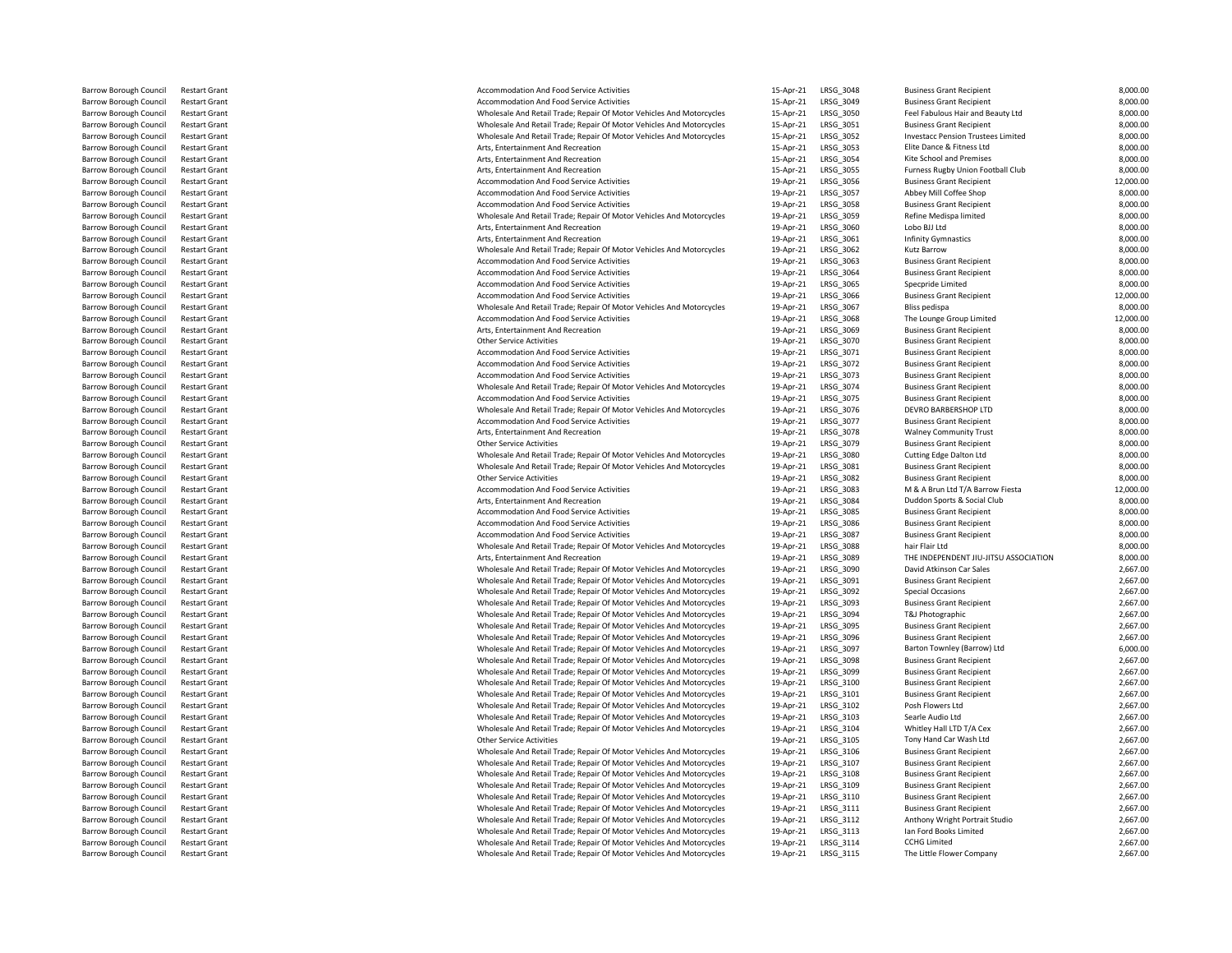| <b>Barrow Borough Council</b> | <b>Restart Grant</b>                                                  | Wholesale And Retail Trade; Repair Of Motor Vehicles And Motorcycles | 19-Apr-21 | LRSG_3116 | Andersons (Denton Holme) Limited        | 4,000.00  |
|-------------------------------|-----------------------------------------------------------------------|----------------------------------------------------------------------|-----------|-----------|-----------------------------------------|-----------|
| <b>Barrow Borough Council</b> | <b>Restart Grant</b>                                                  | Wholesale And Retail Trade; Repair Of Motor Vehicles And Motorcycles | 19-Apr-21 | LRSG_3117 | <b>Business Grant Recipient</b>         | 2,667.00  |
| <b>Barrow Borough Council</b> | <b>Restart Grant</b>                                                  | Wholesale And Retail Trade; Repair Of Motor Vehicles And Motorcycles | 19-Apr-21 | LRSG_3118 | <b>MBR Motorsports Ltd</b>              | 2,667.00  |
| <b>Barrow Borough Council</b> | <b>Restart Grant</b>                                                  | Wholesale And Retail Trade; Repair Of Motor Vehicles And Motorcycles | 19-Apr-21 | LRSG 3119 | <b>Business Grant Recipient</b>         | 2,667.00  |
| <b>Barrow Borough Council</b> | <b>Restart Grant</b>                                                  | Wholesale And Retail Trade; Repair Of Motor Vehicles And Motorcycles | 19-Apr-21 | LRSG_3120 | Lakeland Leisure                        | 2,667.00  |
| <b>Barrow Borough Council</b> | <b>Restart Grant</b>                                                  | Wholesale And Retail Trade; Repair Of Motor Vehicles And Motorcycles | 19-Apr-21 | LRSG 3121 | <b>Business Grant Recipient</b>         | 2,667.00  |
| <b>Barrow Borough Council</b> | <b>Restart Grant</b>                                                  | Wholesale And Retail Trade; Repair Of Motor Vehicles And Motorcycles | 19-Apr-21 | LRSG 3122 | 17sport                                 | 2,667.00  |
| Barrow Borough Council        | <b>Restart Grant</b>                                                  | Wholesale And Retail Trade; Repair Of Motor Vehicles And Motorcycles | 19-Apr-21 | LRSG 3123 | <b>Business Grant Recipient</b>         | 2,667.00  |
| <b>Barrow Borough Council</b> | <b>Restart Grant</b>                                                  | Wholesale And Retail Trade; Repair Of Motor Vehicles And Motorcycles | 19-Apr-21 | LRSG 3124 | Liontrek Ltd                            | 4,000.00  |
| Barrow Borough Council        | <b>Restart Grant</b>                                                  | Arts, Entertainment And Recreation                                   | 19-Apr-21 | LRSG_3125 | <b>Barrow Underground Music Society</b> | 8,000.00  |
| Barrow Borough Council        | <b>Restart Grant</b>                                                  | Accommodation And Food Service Activities                            | 19-Apr-21 | LRSG_3126 | The Ninetailed Fox Cafe                 | 8,000.00  |
| <b>Barrow Borough Council</b> | <b>Restart Grant</b>                                                  | Arts, Entertainment And Recreation                                   | 19-Apr-21 | LRSG_3127 | <b>Business Grant Recipient</b>         | 8,000.00  |
| Barrow Borough Council        | <b>Restart Grant</b>                                                  | Arts, Entertainment And Recreation                                   | 19-Apr-21 | LRSG_3128 | Cumbria Pole Art Ltd                    | 8,000.00  |
| Barrow Borough Council        | <b>Restart Grant</b>                                                  | Wholesale And Retail Trade; Repair Of Motor Vehicles And Motorcycles | 19-Apr-21 | LRSG_3129 | <b>Business Grant Recipient</b>         | 8,000.00  |
| Barrow Borough Council        | <b>Restart Grant</b>                                                  | Accommodation And Food Service Activities                            | 19-Apr-21 | LRSG_3130 | Barrow Afc Supporters Club,             | 8,000.00  |
| Barrow Borough Council        | <b>Restart Grant</b>                                                  | Wholesale And Retail Trade; Repair Of Motor Vehicles And Motorcycles | 19-Apr-21 | LRSG 3131 | Elegance Hair Salon                     | 8,000.00  |
| <b>Barrow Borough Council</b> | <b>Restart Grant</b>                                                  | Wholesale And Retail Trade; Repair Of Motor Vehicles And Motorcycles | 19-Apr-21 | LRSG 3132 | <b>Business Grant Recipient</b>         | 8,000.00  |
| Barrow Borough Council        | <b>Restart Grant</b>                                                  | <b>Accommodation And Food Service Activities</b>                     | 19-Apr-21 | LRSG_3133 | <b>Business Grant Recipient</b>         | 8,000.00  |
| <b>Barrow Borough Council</b> | <b>Restart Grant</b>                                                  | <b>Accommodation And Food Service Activities</b>                     | 19-Apr-21 | LRSG_3134 | Amber Taverns Limited                   | 12,000.00 |
| <b>Barrow Borough Council</b> | <b>Restart Grant</b>                                                  | <b>Accommodation And Food Service Activities</b>                     | 19-Apr-21 | LRSG_3135 | Diamond (Barrow) Ltd                    | 8,000.00  |
| Barrow Borough Council        | <b>Restart Grant</b>                                                  | Accommodation And Food Service Activities                            | 19-Apr-21 | LRSG_3136 | Nautical Club,                          | 8,000.00  |
| Barrow Borough Council        | <b>Restart Grant</b>                                                  | Accommodation And Food Service Activities                            | 19-Apr-21 | LRSG_3137 | Masonic Hall                            | 8,000.00  |
| Barrow Borough Council        | <b>Restart Grant</b>                                                  | Accommodation And Food Service Activities                            | 19-Apr-21 | LRSG_3138 | <b>Business Grant Recipient</b>         | 8,000.00  |
| Barrow Borough Council        | <b>Restart Grant</b>                                                  | Wholesale And Retail Trade; Repair Of Motor Vehicles And Motorcycles | 19-Apr-21 | LRSG_3139 | <b>Business Grant Recipient</b>         | 8,000.00  |
| <b>Barrow Borough Council</b> | <b>Restart Grant</b>                                                  | <b>Accommodation And Food Service Activities</b>                     | 19-Apr-21 | LRSG_3140 | Red and Racz Ltd                        | 12,000.00 |
| Barrow Borough Council        | <b>Restart Grant</b>                                                  | Accommodation And Food Service Activities                            | 19-Apr-21 | LRSG_3141 | Britannia Inn (Church Street) Ltd       | 8,000.00  |
| <b>Barrow Borough Council</b> | <b>Restart Grant</b>                                                  | Wholesale And Retail Trade; Repair Of Motor Vehicles And Motorcycles | 19-Apr-21 | LRSG 3142 | <b>Business Grant Recipient</b>         | 8,000.00  |
| <b>Barrow Borough Council</b> | <b>Restart Grant</b>                                                  | Arts, Entertainment And Recreation                                   | 19-Apr-21 | LRSG_3143 | Dalton Leisure Services Ltd             | 18,000.00 |
| <b>Barrow Borough Council</b> | <b>Restart Grant</b>                                                  | Arts, Entertainment And Recreation                                   | 19-Apr-21 | LRSG_3144 | Majestic Bingo Limited                  | 18,000.00 |
| <b>Barrow Borough Council</b> | <b>Restart Grant</b>                                                  | <b>Accommodation And Food Service Activities</b>                     | 19-Apr-21 | LRSG 3145 | <b>Business Grant Recipient</b>         | 8,000.00  |
| Barrow Borough Council        | <b>Restart Grant</b>                                                  | Wholesale And Retail Trade; Repair Of Motor Vehicles And Motorcycles | 19-Apr-21 | LRSG_3146 | <b>Business Grant Recipient</b>         | 8,000.00  |
| <b>Barrow Borough Council</b> | <b>Restart Grant</b>                                                  | Accommodation And Food Service Activities                            | 19-Apr-21 | LRSG 3147 | <b>Business Grant Recipient</b>         | 8,000.00  |
| <b>Barrow Borough Council</b> | <b>Restart Grant</b>                                                  | Arts, Entertainment And Recreation                                   | 19-Apr-21 | LRSG_3148 | Urban Extreme Ltd                       | 18,000.00 |
| <b>Barrow Borough Council</b> | <b>Restart Grant</b>                                                  | Wholesale And Retail Trade; Repair Of Motor Vehicles And Motorcycles | 19-Apr-21 | LRSG_3149 | Odette hairdressers                     | 8,000.00  |
| <b>Barrow Borough Council</b> | <b>Restart Grant</b>                                                  | Wholesale And Retail Trade; Repair Of Motor Vehicles And Motorcycles | 19-Apr-21 | LRSG_3150 | Paul French Salon                       | 8,000.00  |
| Barrow Borough Council        | <b>Restart Grant</b>                                                  | Wholesale And Retail Trade; Repair Of Motor Vehicles And Motorcycles | 19-Apr-21 | LRSG_3151 | <b>Business Grant Recipient</b>         | 8,000.00  |
| Barrow Borough Council        | <b>Restart Grant</b>                                                  | Accommodation And Food Service Activities                            | 19-Apr-21 | LRSG_3152 | L & J Restaurants LTD                   | 8,000.00  |
| Barrow Borough Council        | <b>Restart Grant</b>                                                  | Accommodation And Food Service Activities                            | 19-Apr-21 | LRSG_3153 | <b>Business Grant Recipient</b>         | 12,000.00 |
| Barrow Borough Council        | <b>Restart Grant</b>                                                  | Wholesale And Retail Trade; Repair Of Motor Vehicles And Motorcycles | 19-Apr-21 | LRSG_3154 | <b>Business Grant Recipient</b>         | 8,000.00  |
| <b>Barrow Borough Council</b> | <b>Restart Grant</b>                                                  | Wholesale And Retail Trade; Repair Of Motor Vehicles And Motorcycles | 19-Apr-21 | LRSG_3155 | The Salon                               | 8,000.00  |
| Barrow Borough Council        | <b>Restart Grant</b>                                                  | Accommodation And Food Service Activities                            | 19-Apr-21 | LRSG_3156 | Pizza Hut (UK) Ltd                      | 18,000.00 |
| Barrow Borough Council        | <b>Restart Grant</b>                                                  | Accommodation And Food Service Activities                            | 19-Apr-21 | LRSG_3157 | Roose Pioneers ARLFC                    | 8,000.00  |
| <b>Barrow Borough Council</b> | <b>Restart Grant</b>                                                  | <b>Accommodation And Food Service Activities</b>                     | 19-Apr-21 | LRSG_3158 | Mk'S Liverpool Ltd                      | 8,000.00  |
| Barrow Borough Council        | <b>Restart Grant</b>                                                  | Accommodation And Food Service Activities                            | 19-Apr-21 | LRSG_3159 | British Legion Club,                    | 8,000.00  |
| Barrow Borough Council        | <b>Restart Grant</b>                                                  | <b>Other Service Activities</b>                                      | 19-Apr-21 | LRSG_3160 | SA Salon                                | 8,000.00  |
| Barrow Borough Council        | <b>Restart Grant</b>                                                  | Accommodation And Food Service Activities                            | 19-Apr-21 | LRSG_3161 | <b>Business Grant Recipient</b>         | 8,000.00  |
| Barrow Borough Council        | <b>Restart Grant</b>                                                  | Arts, Entertainment And Recreation                                   | 19-Apr-21 | LRSG_3162 | Abbots Vale Community Centre            | 8,000.00  |
| <b>Barrow Borough Council</b> | <b>Restart Grant</b>                                                  | Arts, Entertainment And Recreation                                   | 19-Apr-21 | LRSG_3163 | <b>Barrow Golf Club</b>                 | 12,000.00 |
| Barrow Borough Council        | <b>Restart Grant</b>                                                  | Accommodation And Food Service Activities                            | 19-Apr-21 | LRSG_3164 | <b>Business Grant Recipient</b>         | 8,000.00  |
| Barrow Borough Council        | <b>Restart Grant</b>                                                  | Accommodation And Food Service Activities                            | 19-Apr-21 | LRSG_3165 | Nichas Thai kitchen                     | 8,000.00  |
| Barrow Borough Council        | <b>Restart Grant</b>                                                  | Accommodation And Food Service Activities                            | 19-Apr-21 | LRSG_3166 | Manhattans Barrow Limited               | 12,000.00 |
| <b>Barrow Borough Council</b> | <b>Restart Grant</b>                                                  | Accommodation And Food Service Activities                            | 19-Apr-21 | LRSG_3167 | Hoperiver Limited                       | 12,000.00 |
| <b>Barrow Borough Council</b> | <b>Restart Grant</b>                                                  | Arts. Entertainment And Recreation                                   | 19-Apr-21 | LRSG 3168 | The Dunnerholme Golf Club               | 8,000.00  |
| Barrow Borough Council        | <b>Restart Grant</b>                                                  | <b>Other Service Activities</b>                                      | 19-Apr-21 | LRSG_3169 | <b>Business Grant Recipient</b>         | 8,000.00  |
| <b>Barrow Borough Council</b> | <b>Restart Grant</b>                                                  | Arts, Entertainment And Recreation                                   | 19-Apr-21 | LRSG 3170 | <b>Business Grant Recipient</b>         | 8,000.00  |
| <b>Barrow Borough Council</b> | <b>Restart Grant</b>                                                  | Wholesale And Retail Trade; Repair Of Motor Vehicles And Motorcycles | 19-Apr-21 | LRSG_3171 | Coco Cheveux Ltd                        | 8,000.00  |
| <b>Barrow Borough Council</b> | Local Restrictions Support Grant (Closed) Addendum: Tier 4            | Accommodation And Food Service Activities                            | 19-Apr-21 | LRSG 3172 | SJA Accommodation Ltd                   | 535.71    |
| <b>Barrow Borough Council</b> | Local Restrictions Support Grant (Closed) Addendum: 5 January onwards | Accommodation And Food Service Activities                            | 19-Apr-21 | LRSG 3173 | SJA Accommodation Ltd                   | 4,500.00  |
| Barrow Borough Council        | <b>Restart Grant</b>                                                  | Wholesale And Retail Trade; Repair Of Motor Vehicles And Motorcycles | 20-Apr-21 | LRSG_3174 | <b>Business Grant Recipient</b>         | 4,000.00  |
| Barrow Borough Council        | <b>Restart Grant</b>                                                  | Wholesale And Retail Trade; Repair Of Motor Vehicles And Motorcycles | 20-Apr-21 | LRSG_3175 | <b>Business Grant Recipient</b>         | 2,667.00  |
| Barrow Borough Council        | <b>Restart Grant</b>                                                  | Wholesale And Retail Trade; Repair Of Motor Vehicles And Motorcycles | 20-Apr-21 | LRSG_3176 | Hays Travel Ltd                         | 2,667.00  |
| Barrow Borough Council        | <b>Restart Grant</b>                                                  | Wholesale And Retail Trade; Repair Of Motor Vehicles And Motorcycles | 20-Apr-21 | LRSG_3177 | Pine Designs                            | 2,667.00  |
| <b>Barrow Borough Council</b> | <b>Restart Grant</b>                                                  | Wholesale And Retail Trade; Repair Of Motor Vehicles And Motorcycles | 20-Apr-21 | LRSG_3178 | <b>Business Grant Recipient</b>         | 2,667.00  |
| Barrow Borough Council        | <b>Restart Grant</b>                                                  | Wholesale And Retail Trade; Repair Of Motor Vehicles And Motorcycles | 20-Apr-21 | LRSG_3179 | Home Images                             | 2,667.00  |
| <b>Barrow Borough Council</b> | <b>Restart Grant</b>                                                  | Wholesale And Retail Trade; Repair Of Motor Vehicles And Motorcycles | 20-Apr-21 | LRSG_3180 | <b>Crafty Hobbies</b>                   | 2,667.00  |
| <b>Barrow Borough Council</b> | <b>Restart Grant</b>                                                  | Wholesale And Retail Trade; Repair Of Motor Vehicles And Motorcycles | 20-Apr-21 | LRSG_3181 | Courtesy Shoes Ltd                      | 4,000.00  |
| Barrow Borough Council        | <b>Restart Grant</b>                                                  | Wholesale And Retail Trade; Repair Of Motor Vehicles And Motorcycles | 20-Apr-21 | LRSG 3182 | Window Worx Ltd T/A The Wet Room        | 2,667.00  |
| <b>Barrow Borough Council</b> | <b>Restart Grant</b>                                                  | Wholesale And Retail Trade; Repair Of Motor Vehicles And Motorcycles | 20-Apr-21 | LRSG_3183 | <b>Business Grant Recipient</b>         | 2,667.00  |
|                               |                                                                       |                                                                      |           |           |                                         |           |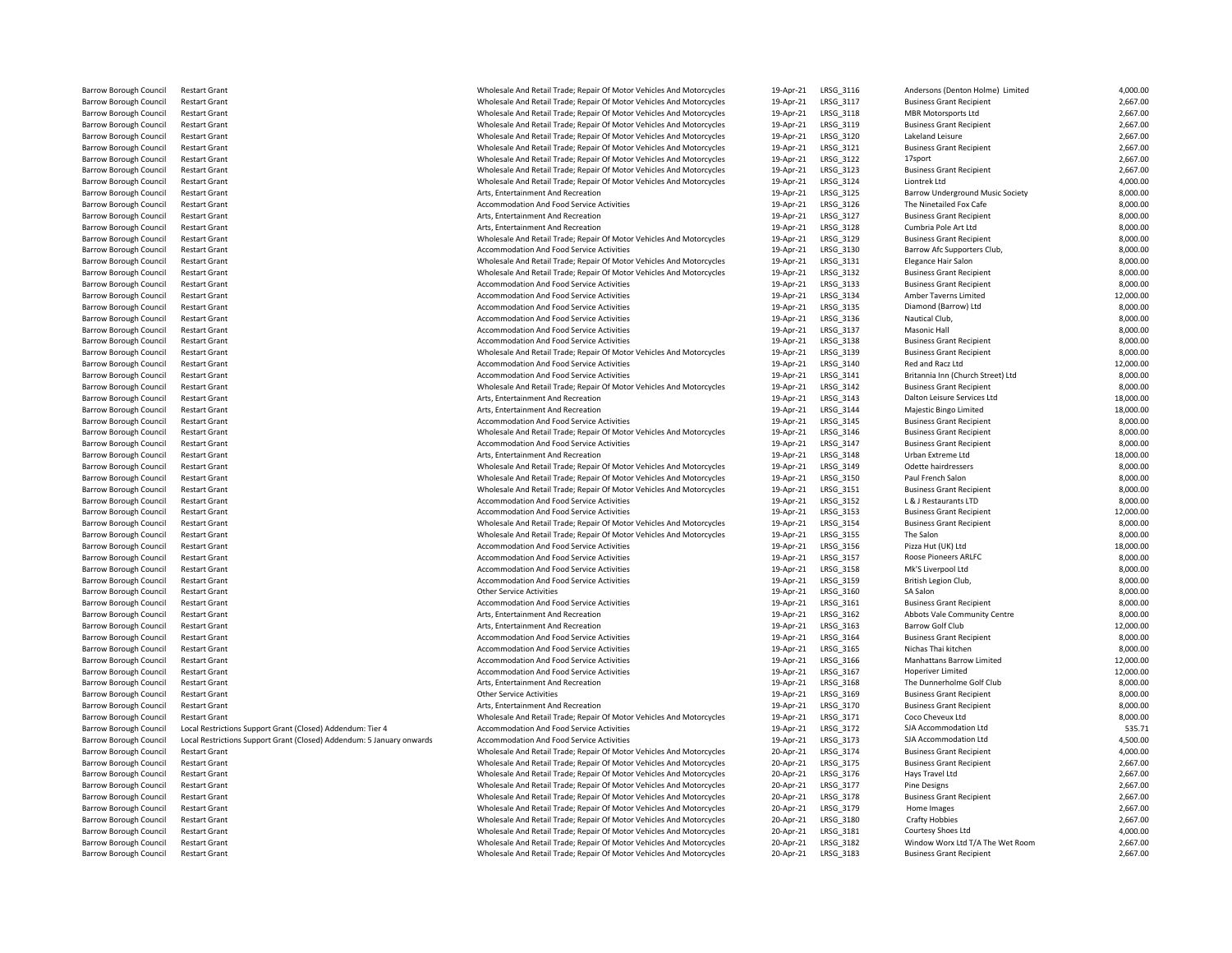| <b>Barrow Borough Council</b> | <b>Restart Grant</b>                                                  | Wholesale And Retail Trade; Repair Of Motor Vehicles And Motorcycles | 20-Apr-21           | LRSG_3184        | <b>Business Grant Recipient</b>                          | 2,667.00  |
|-------------------------------|-----------------------------------------------------------------------|----------------------------------------------------------------------|---------------------|------------------|----------------------------------------------------------|-----------|
| <b>Barrow Borough Council</b> | <b>Restart Grant</b>                                                  | Wholesale And Retail Trade; Repair Of Motor Vehicles And Motorcycles | 20-Apr-21           | LRSG 3185        | Sally Salon Services Ltd                                 | 4,000.00  |
| <b>Barrow Borough Council</b> | <b>Restart Grant</b>                                                  | Wholesale And Retail Trade; Repair Of Motor Vehicles And Motorcycles | 20-Apr-21           | LRSG 3186        | St Mary's Hospice T/A HOSPICE OF ST MARY OF FURNES       | 2,667.00  |
| Barrow Borough Council        | <b>Restart Grant</b>                                                  | Wholesale And Retail Trade; Repair Of Motor Vehicles And Motorcycles | 20-Apr-21           | LRSG_3187        | St Mary's Hospice                                        | 6,000.00  |
| Barrow Borough Council        | <b>Restart Grant</b>                                                  | Wholesale And Retail Trade; Repair Of Motor Vehicles And Motorcycles | 20-Apr-21           | LRSG_3188        | Stollers Furniture World Limited                         | 6,000.00  |
| Barrow Borough Council        | <b>Restart Grant</b>                                                  | Wholesale And Retail Trade; Repair Of Motor Vehicles And Motorcycles | 20-Apr-21           | LRSG 3189        | Fat Bobs CDs Ltd                                         | 2,667.00  |
| Barrow Borough Council        | <b>Restart Grant</b>                                                  | Wholesale And Retail Trade; Repair Of Motor Vehicles And Motorcycles | 20-Apr-21           | LRSG_3190        | The Owl Sanctuary                                        | 2,667.00  |
| <b>Barrow Borough Council</b> | <b>Restart Grant</b>                                                  | Wholesale And Retail Trade; Repair Of Motor Vehicles And Motorcycles | 20-Apr-21           | LRSG_3191        | <b>Business Grant Recipient</b>                          | 2,667.00  |
| Barrow Borough Council        | <b>Restart Grant</b>                                                  | Wholesale And Retail Trade; Repair Of Motor Vehicles And Motorcycles | 20-Apr-21           | LRSG_3192        | Mr Mister Ltd                                            | 2,667.00  |
| <b>Barrow Borough Council</b> | <b>Restart Grant</b>                                                  | Wholesale And Retail Trade; Repair Of Motor Vehicles And Motorcycles | 20-Apr-21           | LRSG 3193        | Cheeky Fun Ltd                                           | 2,667.00  |
| Barrow Borough Council        | <b>Restart Grant</b>                                                  | Wholesale And Retail Trade; Repair Of Motor Vehicles And Motorcycles | 20-Apr-21           | LRSG_3194        | Raggz                                                    | 2,667.00  |
| <b>Barrow Borough Council</b> | <b>Restart Grant</b>                                                  | Wholesale And Retail Trade; Repair Of Motor Vehicles And Motorcycles | 20-Apr-21           | LRSG_3195        | Furness Furniture                                        | 2,667.00  |
| <b>Barrow Borough Council</b> | <b>Restart Grant</b>                                                  | Wholesale And Retail Trade; Repair Of Motor Vehicles And Motorcycles | 20-Apr-21           | LRSG 3196        | <b>Business Grant Recipient</b>                          | 2,667.00  |
| Barrow Borough Council        | <b>Restart Grant</b>                                                  | Wholesale And Retail Trade; Repair Of Motor Vehicles And Motorcycles | 20-Apr-21           | LRSG_3197        | <b>Business Grant Recipient</b>                          | 2,667.00  |
| <b>Barrow Borough Council</b> | <b>Restart Grant</b>                                                  | Wholesale And Retail Trade; Repair Of Motor Vehicles And Motorcycles | 20-Apr-21           | LRSG 3198        | <b>Business Grant Recipient</b>                          | 2,667.00  |
| Barrow Borough Council        | <b>Restart Grant</b>                                                  | Wholesale And Retail Trade; Repair Of Motor Vehicles And Motorcycles | 20-Apr-21           | LRSG_3199        | Ryman Limited                                            | 4,000.00  |
| <b>Barrow Borough Council</b> | <b>Restart Grant</b>                                                  | Wholesale And Retail Trade; Repair Of Motor Vehicles And Motorcycles | 20-Apr-21           | LRSG_3200        | <b>CSD Property</b>                                      | 2,667.00  |
| <b>Barrow Borough Council</b> | <b>Restart Grant</b>                                                  | Wholesale And Retail Trade; Repair Of Motor Vehicles And Motorcycles | 20-Apr-21           | LRSG_3201        | <b>Business Grant Recipient</b>                          | 4,000.00  |
| <b>Barrow Borough Council</b> | <b>Restart Grant</b>                                                  | Wholesale And Retail Trade; Repair Of Motor Vehicles And Motorcycles | 20-Apr-21           | LRSG 3202        | <b>Business Grant Recipient</b>                          | 2,667.00  |
| <b>Barrow Borough Council</b> | <b>Restart Grant</b>                                                  | Wholesale And Retail Trade; Repair Of Motor Vehicles And Motorcycles | 20-Apr-21           | LRSG_3203        | Furness Watch and Jewellery Ltd                          | 2,667.00  |
| Barrow Borough Council        | <b>Restart Grant</b>                                                  | Wholesale And Retail Trade; Repair Of Motor Vehicles And Motorcycles | 20-Apr-21           | LRSG_3204        | <b>Business Grant Recipient</b>                          | 2,667.00  |
| Barrow Borough Council        | <b>Restart Grant</b>                                                  | Wholesale And Retail Trade; Repair Of Motor Vehicles And Motorcycles | 20-Apr-21           | LRSG_3205        | <b>Business Grant Recipient</b>                          | 2,667.00  |
| Barrow Borough Council        | <b>Restart Grant</b>                                                  | Wholesale And Retail Trade; Repair Of Motor Vehicles And Motorcycles | 20-Apr-21           | LRSG_3206        | Pets Paradise                                            | 2,667.00  |
| Barrow Borough Council        | <b>Restart Grant</b>                                                  | Wholesale And Retail Trade; Repair Of Motor Vehicles And Motorcycles | 20-Apr-21           | LRSG_3207        | <b>Business Grant Recipient</b>                          | 2,667.00  |
| <b>Barrow Borough Council</b> | <b>Restart Grant</b>                                                  | Wholesale And Retail Trade; Repair Of Motor Vehicles And Motorcycles | 20-Apr-21           | LRSG_3208        | <b>Business Grant Recipient</b>                          | 2,667.00  |
| Barrow Borough Council        | <b>Restart Grant</b>                                                  | Wholesale And Retail Trade; Repair Of Motor Vehicles And Motorcycles | 20-Apr-21           | LRSG_3209        | <b>Business Grant Recipient</b>                          | 2,667.00  |
| <b>Barrow Borough Council</b> | Local Restrictions Support Grant (Closed) Addendum: 5 January onwards | Accommodation And Food Service Activities                            | 21-Apr-21           | LRSG 3210        | MAC Barrow Ltd T/A Dhaba Barrow                          | 2,096.00  |
| Barrow Borough Council        | Local Restrictions Support Grant (Closed) Addendum: 5 January onwards | Wholesale And Retail Trade; Repair Of Motor Vehicles And Motorcycles | 21-Apr-21           | LRSG_3211        | Evalast Home Improvements Ltd                            | 2,096.00  |
| Barrow Borough Council        | Local Restrictions Support Grant (Closed) Addendum: 5 January onwards | Wholesale And Retail Trade; Repair Of Motor Vehicles And Motorcycles | 21-Apr-21           | LRSG_3212        | Alan Kell Plumbing & Heating Engineers Ltd               | 2,096.00  |
| <b>Barrow Borough Council</b> | <b>Restart Grant</b>                                                  | Arts, Entertainment And Recreation                                   | 21-Apr-21           | LRSG_3213        | <b>Barrow Cricket Club</b>                               | 8,000.00  |
| Barrow Borough Council        | <b>Restart Grant</b>                                                  | Wholesale And Retail Trade; Repair Of Motor Vehicles And Motorcycles | 21-Apr-21           | LRSG 3214        | <b>Business Grant Recipient</b>                          | 8,000.00  |
| <b>Barrow Borough Council</b> | <b>Restart Grant</b>                                                  | <b>Other Service Activities</b>                                      | 21-Apr-21           | LRSG 3215        | Headstart                                                | 8,000.00  |
| Barrow Borough Council        | <b>Restart Grant</b>                                                  | <b>Accommodation And Food Service Activities</b>                     | 21-Apr-21           | LRSG_3216        | <b>Business Grant Recipient</b>                          | 8,000.00  |
| <b>Barrow Borough Council</b> | <b>Restart Grant</b>                                                  | Accommodation And Food Service Activities                            | 21-Apr-21           | LRSG_3217        | <b>Business Grant Recipient</b>                          | 8,000.00  |
| <b>Barrow Borough Council</b> | <b>Restart Grant</b>                                                  | Accommodation And Food Service Activities                            | 21-Apr-21           | LRSG_3218        | <b>Business Grant Recipient</b>                          | 8,000.00  |
| <b>Barrow Borough Council</b> | <b>Restart Grant</b>                                                  | Wholesale And Retail Trade; Repair Of Motor Vehicles And Motorcycles | 21-Apr-21           | LRSG 3219        | <b>Business Grant Recipient</b>                          | 8,000.00  |
| <b>Barrow Borough Council</b> | <b>Restart Grant</b>                                                  | Accommodation And Food Service Activities                            | 21-Apr-21           | LRSG 3220        | <b>Business Grant Recipient</b>                          | 18,000.00 |
| Barrow Borough Council        | <b>Restart Grant</b>                                                  | Accommodation And Food Service Activities                            | 21-Apr-21           | LRSG_3221        | <b>Business Grant Recipient</b>                          | 8,000.00  |
| Barrow Borough Council        | <b>Restart Grant</b>                                                  | Arts, Entertainment And Recreation                                   | 21-Apr-21           | LRSG_3222        | Cumbria CVS                                              | 8,000.00  |
| Barrow Borough Council        | <b>Restart Grant</b>                                                  | Accommodation And Food Service Activities                            | 21-Apr-21           | LRSG_3223        | <b>Business Grant Recipient</b>                          | 12,000.00 |
| Barrow Borough Council        | <b>Restart Grant</b>                                                  | Wholesale And Retail Trade; Repair Of Motor Vehicles And Motorcycles | 21-Apr-21           | LRSG_3224        | Definitions / Light                                      | 8,000.00  |
| <b>Barrow Borough Council</b> | <b>Restart Grant</b>                                                  | Wholesale And Retail Trade; Repair Of Motor Vehicles And Motorcycles | 21-Apr-21           | LRSG_3225        | <b>Business Grant Recipient</b>                          | 8,000.00  |
| Barrow Borough Council        | <b>Restart Grant</b>                                                  | Accommodation And Food Service Activities                            | 21-Apr-21           | LRSG_3226        | <b>Business Grant Recipient</b>                          | 8,000.00  |
| <b>Barrow Borough Council</b> | <b>Restart Grant</b>                                                  | Accommodation And Food Service Activities                            | 21-Apr-21           | LRSG 3227        | SJA Accommodation Ltd                                    | 18,000.00 |
| Barrow Borough Council        | <b>Restart Grant</b>                                                  | Accommodation And Food Service Activities                            | 21-Apr-21           | LRSG_3228        | SJA Accommodation Ltd                                    | 18,000.00 |
| Barrow Borough Council        | <b>Restart Grant</b>                                                  | Wholesale And Retail Trade; Repair Of Motor Vehicles And Motorcycles | 21-Apr-21           | LRSG 3229        | Pozo Barber                                              | 8,000.00  |
| Barrow Borough Council        | <b>Restart Grant</b>                                                  | Accommodation And Food Service Activities                            | 21-Apr-21           | LRSG 3230        | <b>GPW Leisure</b>                                       | 8,000.00  |
| Barrow Borough Council        | <b>Restart Grant</b>                                                  | Wholesale And Retail Trade; Repair Of Motor Vehicles And Motorcycles | 21-Apr-21           | LRSG_3231        | <b>Business Grant Recipient</b>                          | 8,000.00  |
| Barrow Borough Council        | <b>Restart Grant</b>                                                  | Wholesale And Retail Trade; Repair Of Motor Vehicles And Motorcycles | 21-Apr-21           | LRSG_3232        | <b>Business Grant Recipient</b>                          | 8,000.00  |
| Barrow Borough Council        | <b>Restart Grant</b>                                                  | Arts, Entertainment And Recreation                                   | 21-Apr-21           | LRSG_3233        | Furness health studio                                    | 8,000.00  |
| <b>Barrow Borough Council</b> | <b>Restart Grant</b>                                                  | Accommodation And Food Service Activities                            | 21-Apr-21           | LRSG_3234        | <b>Business Grant Recipient</b>                          | 8,000.00  |
| <b>Barrow Borough Council</b> | <b>Restart Grant</b>                                                  | Other Service Activities                                             | 21-Apr-21           | LRSG_3235        | SDI FITNESS (DW) LIMITED                                 | 18,000.00 |
| <b>Barrow Borough Council</b> | <b>Restart Grant</b>                                                  | Wholesale And Retail Trade; Repair Of Motor Vehicles And Motorcycles | 21-Apr-21           | LRSG 3236        | <b>Business Grant Recipient</b>                          | 8,000.00  |
| <b>Barrow Borough Council</b> | <b>Restart Grant</b>                                                  | Wholesale And Retail Trade; Repair Of Motor Vehicles And Motorcycles | 21-Apr-21           | <b>LRSG 3237</b> | <b>Business Grant Recipient</b>                          | 8,000.00  |
| Barrow Borough Council        | <b>Restart Grant</b>                                                  | Accommodation And Food Service Activities                            | 21-Apr-21           | LRSG_3238        | David Clark Properties                                   | 8,000.00  |
| Barrow Borough Council        | <b>Restart Grant</b>                                                  | Arts, Entertainment And Recreation                                   | 21-Apr-21           | LRSG_3239        | Furness Golf Club                                        | 12,000.00 |
| Barrow Borough Council        | <b>Restart Grant</b>                                                  | Accommodation And Food Service Activities                            | 21-Apr-21           | LRSG_3240        | Valley View House Limited                                | 12,000.00 |
| Barrow Borough Council        | <b>Restart Grant</b>                                                  | Accommodation And Food Service Activities                            | 21-Apr-21           | LRSG_3241        | <b>Business Grant Recipient</b>                          | 8,000.00  |
| <b>Barrow Borough Council</b> | <b>Restart Grant</b>                                                  | <b>Other Service Activities</b>                                      | 21-Apr-21           | LRSG_3242        | Love Yoga                                                | 8,000.00  |
| <b>Barrow Borough Council</b> | <b>Restart Grant</b>                                                  | Accommodation And Food Service Activities                            | 21-Apr-21           | LRSG_3243        | <b>Business Grant Recipient</b>                          | 8,000.00  |
| <b>Barrow Borough Council</b> | <b>Restart Grant</b>                                                  | Arts, Entertainment And Recreation                                   | 21-Apr-21           | LRSG 3244        | Cumbria Zoo Co Ltd                                       | 18,000.00 |
| <b>Barrow Borough Council</b> | <b>Restart Grant</b>                                                  | Accommodation And Food Service Activities                            | 21-Apr-21           | LRSG_3245        | Trident Hotels (South Lakes) 1 Limited T/A Holiday Inn E | 18,000.00 |
| <b>Barrow Borough Council</b> | <b>Restart Grant</b>                                                  | Wholesale And Retail Trade; Repair Of Motor Vehicles And Motorcycles | 21-Apr-21           | LRSG 3246        | Unicut                                                   | 8,000.00  |
| <b>Barrow Borough Council</b> | <b>Restart Grant</b>                                                  | Arts, Entertainment And Recreation                                   | 21-Apr-21           | LRSG_3247        | Askam Town Silver Band                                   | 8,000.00  |
| Barrow Borough Council        | <b>Restart Grant</b>                                                  | Arts, Entertainment And Recreation                                   | 21-Apr-21           | LRSG_3248        | Barrow ABC Brook St Gym                                  | 8,000.00  |
| Barrow Borough Council        | <b>Restart Grant</b>                                                  | Arts, Entertainment And Recreation                                   | 21-Apr-21           | LRSG_3249        | Dalton Girl Guide Association                            | 8,000.00  |
| Barrow Borough Council        | <b>Restart Grant</b>                                                  | Wholesale And Retail Trade; Repair Of Motor Vehicles And Motorcycles | 21-Apr-21 LRSG 3250 |                  | Angel nails                                              | 8,000.00  |
| Barrow Borough Council        | <b>Restart Grant</b>                                                  | Wholesale And Retail Trade: Repair Of Motor Vehicles And Motorcycles |                     |                  | <b>Business Grant Recipient</b>                          | 8.000.00  |
|                               |                                                                       |                                                                      |                     |                  |                                                          |           |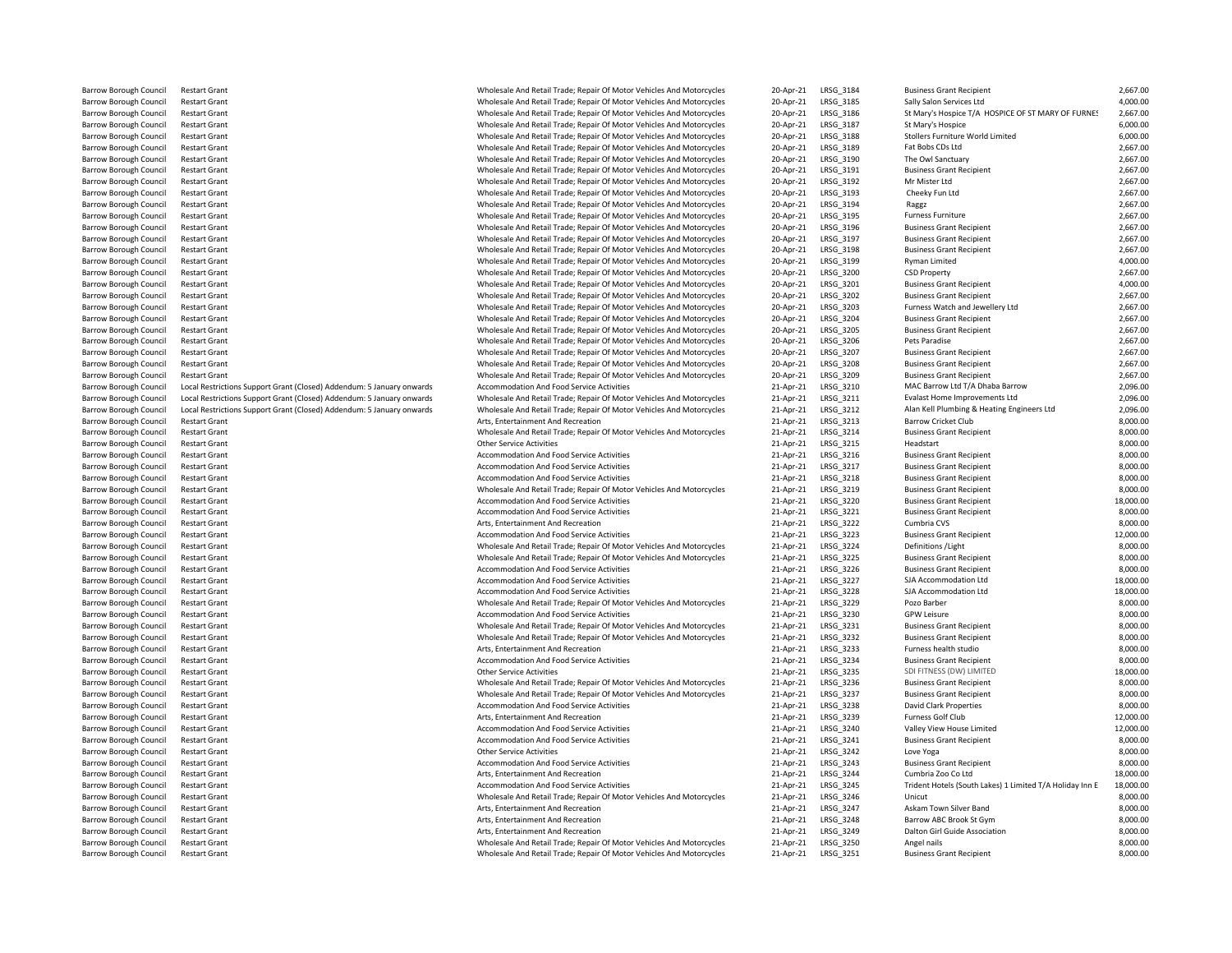| Barrow Borough Council                                         | Restart Grant                                |
|----------------------------------------------------------------|----------------------------------------------|
| <b>Barrow Borough Council</b>                                  | <b>Restart Grant</b>                         |
| <b>Barrow Borough Council</b>                                  | <b>Restart Grant</b>                         |
| <b>Barrow Borough Council</b>                                  | <b>Restart Grant</b>                         |
| Barrow Borough Council                                         | <b>Restart Grant</b>                         |
| <b>Barrow Borough Council</b>                                  | <b>Restart Grant</b>                         |
| <b>Barrow Borough Council</b>                                  | <b>Restart Grant</b>                         |
| <b>Barrow Borough Council</b>                                  | <b>Restart Grant</b>                         |
| <b>Barrow Borough Council</b>                                  | <b>Restart Grant</b>                         |
| Barrow Borough Council                                         | <b>Restart Grant</b>                         |
| <b>Barrow Borough Council</b>                                  | <b>Restart Grant</b>                         |
| <b>Barrow Borough Council</b>                                  | <b>Restart Grant</b>                         |
| <b>Barrow Borough Council</b>                                  | <b>Restart Grant</b>                         |
| Barrow Borough Council                                         | <b>Restart Grant</b>                         |
| <b>Barrow Borough Council</b>                                  | <b>Restart Grant</b>                         |
| <b>Barrow Borough Council</b>                                  | <b>Restart Grant</b>                         |
| <b>Barrow Borough Council</b>                                  | <b>Restart Grant</b>                         |
| <b>Barrow Borough Council</b>                                  | <b>Restart Grant</b>                         |
| <b>Barrow Borough Council</b>                                  | <b>Restart Grant</b>                         |
| Barrow Borough Council                                         | <b>Restart Grant</b>                         |
| <b>Barrow Borough Council</b>                                  | <b>Restart Grant</b>                         |
| <b>Barrow Borough Council</b>                                  | <b>Restart Grant</b>                         |
| <b>Barrow Borough Council</b>                                  | <b>Restart Grant</b>                         |
| Barrow Borough Council                                         | <b>Restart Grant</b>                         |
| <b>Barrow Borough Council</b>                                  | <b>Restart Grant</b>                         |
| <b>Barrow Borough Council</b>                                  | Closed Business Lockdown Pa                  |
| <b>Barrow Borough Council</b>                                  | <b>Restart Grant</b>                         |
| Barrow Borough Council                                         | <b>Restart Grant</b>                         |
| <b>Barrow Borough Council</b>                                  | <b>Restart Grant</b>                         |
| <b>Barrow Borough Council</b>                                  | <b>Restart Grant</b>                         |
| <b>Barrow Borough Council</b>                                  | <b>Restart Grant</b>                         |
| <b>Barrow Borough Council</b>                                  | <b>Restart Grant</b>                         |
| Barrow Borough Council                                         | <b>Restart Grant</b>                         |
| <b>Barrow Borough Council</b>                                  | <b>Restart Grant</b>                         |
| <b>Barrow Borough Council</b>                                  | <b>Restart Grant</b>                         |
| <b>Barrow Borough Council</b>                                  | <b>Restart Grant</b>                         |
| <b>Barrow Borough Council</b>                                  | <b>Restart Grant</b>                         |
| <b>Barrow Borough Council</b>                                  | <b>Restart Grant</b>                         |
| <b>Barrow Borough Council</b>                                  | <b>Restart Grant</b>                         |
| <b>Barrow Borough Council</b>                                  | <b>Restart Grant</b><br><b>Restart Grant</b> |
| <b>Barrow Borough Council</b>                                  |                                              |
| <b>Barrow Borough Council</b><br><b>Barrow Borough Council</b> | <b>Restart Grant</b><br><b>Restart Grant</b> |
| <b>Barrow Borough Council</b>                                  | <b>Restart Grant</b>                         |
| <b>Barrow Borough Council</b>                                  | <b>Restart Grant</b>                         |
| <b>Barrow Borough Council</b>                                  | <b>Restart Grant</b>                         |
| Barrow Borough Council                                         | <b>Restart Grant</b>                         |
| <b>Barrow Borough Council</b>                                  | <b>Restart Grant</b>                         |
| <b>Barrow Borough Council</b>                                  | <b>Restart Grant</b>                         |
| <b>Barrow Borough Council</b>                                  | <b>Restart Grant</b>                         |
| <b>Barrow Borough Council</b>                                  | <b>Restart Grant</b>                         |
| <b>Barrow Borough Council</b>                                  | <b>Restart Grant</b>                         |
| <b>Barrow Borough Council</b>                                  | <b>Restart Grant</b>                         |
| <b>Barrow Borough Council</b>                                  | <b>Restart Grant</b>                         |
| <b>Barrow Borough Council</b>                                  | <b>Restart Grant</b>                         |
| Barrow Borough Council                                         | <b>Restart Grant</b>                         |
| <b>Barrow Borough Council</b>                                  | <b>Restart Grant</b>                         |
| <b>Barrow Borough Council</b>                                  | <b>Restart Grant</b>                         |
| <b>Barrow Borough Council</b>                                  | <b>Restart Grant</b>                         |
| Barrow Borough Council                                         | <b>Restart Grant</b>                         |
| <b>Barrow Borough Council</b>                                  | <b>Restart Grant</b>                         |
| <b>Barrow Borough Council</b>                                  | <b>Restart Grant</b>                         |
| <b>Barrow Borough Council</b>                                  | <b>Restart Grant</b>                         |
| <b>Barrow Borough Council</b>                                  | <b>Restart Grant</b>                         |
| Barrow Borough Council                                         | <b>Restart Grant</b>                         |
| <b>Barrow Borough Council</b>                                  | <b>Local Restrictions Support Gra</b>        |
| <b>Barrow Borough Council</b>                                  | <b>Local Restrictions Support Gra</b>        |
| <b>Barrow Borough Council</b>                                  | Local Restrictions Sunnort Gra               |

| Accommodation And Food Service Activities                            |
|----------------------------------------------------------------------|
| Arts, Entertainment And Recreation                                   |
| Wholesale And Retail Trade; Repair Of Motor Vehicles And Motorcycles |
| Wholesale And Retail Trade; Repair Of Motor Vehicles And Motorcycles |
| Wholesale And Retail Trade; Repair Of Motor Vehicles And Motorcycles |
|                                                                      |
| Wholesale And Retail Trade; Repair Of Motor Vehicles And Motorcycles |
| Wholesale And Retail Trade; Repair Of Motor Vehicles And Motorcycles |
| Wholesale And Retail Trade; Repair Of Motor Vehicles And Motorcycles |
| Wholesale And Retail Trade; Repair Of Motor Vehicles And Motorcycles |
| Wholesale And Retail Trade; Repair Of Motor Vehicles And Motorcycles |
| Wholesale And Retail Trade; Repair Of Motor Vehicles And Motorcycles |
| Wholesale And Retail Trade; Repair Of Motor Vehicles And Motorcycles |
|                                                                      |
| Arts, Entertainment And Recreation                                   |
| Accommodation And Food Service Activities                            |
| <b>Accommodation And Food Service Activities</b>                     |
| Accommodation And Food Service Activities                            |
| <b>Accommodation And Food Service Activities</b>                     |
| Accommodation And Food Service Activities                            |
| Accommodation And Food Service Activities                            |
| Wholesale And Retail Trade; Repair Of Motor Vehicles And Motorcycles |
| Accommodation And Food Service Activities                            |
|                                                                      |
| Arts, Entertainment And Recreation                                   |
| Arts, Entertainment And Recreation                                   |
| Arts, Entertainment And Recreation                                   |
| Wholesale And Retail Trade; Repair Of Motor Vehicles And Motorcycles |
| Accommodation And Food Service Activities                            |
| <b>Other Service Activities</b>                                      |
| Accommodation And Food Service Activities                            |
| Accommodation And Food Service Activities                            |
| <b>Other Service Activities</b>                                      |
|                                                                      |
| Accommodation And Food Service Activities                            |
| Wholesale And Retail Trade; Repair Of Motor Vehicles And Motorcycles |
| Wholesale And Retail Trade; Repair Of Motor Vehicles And Motorcycles |
| Wholesale And Retail Trade; Repair Of Motor Vehicles And Motorcycles |
| Professional, Scientific And Technical Activities                    |
| Wholesale And Retail Trade; Repair Of Motor Vehicles And Motorcycles |
| Wholesale And Retail Trade; Repair Of Motor Vehicles And Motorcycles |
| Wholesale And Retail Trade; Repair Of Motor Vehicles And Motorcycles |
|                                                                      |
| Wholesale And Retail Trade; Repair Of Motor Vehicles And Motorcycles |
| Wholesale And Retail Trade; Repair Of Motor Vehicles And Motorcycles |
| Wholesale And Retail Trade; Repair Of Motor Vehicles And Motorcycles |
| Wholesale And Retail Trade; Repair Of Motor Vehicles And Motorcycles |
| Wholesale And Retail Trade; Repair Of Motor Vehicles And Motorcycles |
| Wholesale And Retail Trade; Repair Of Motor Vehicles And Motorcycles |
| Wholesale And Retail Trade; Repair Of Motor Vehicles And Motorcycles |
| Wholesale And Retail Trade; Repair Of Motor Vehicles And Motorcycles |
| Wholesale And Retail Trade; Repair Of Motor Vehicles And Motorcycles |
| Wholesale And Retail Trade; Repair Of Motor Vehicles And Motorcycles |
|                                                                      |
| Accommodation And Food Service Activities                            |
| Wholesale And Retail Trade; Repair Of Motor Vehicles And Motorcycles |
| Arts, Entertainment And Recreation                                   |
| Wholesale And Retail Trade; Repair Of Motor Vehicles And Motorcycles |
| Accommodation And Food Service Activities                            |
| Accommodation And Food Service Activities                            |
| Accommodation And Food Service Activities                            |
| Arts, Entertainment And Recreation                                   |
| <b>Other Service Activities</b>                                      |
|                                                                      |
| Accommodation And Food Service Activities                            |
| Arts, Entertainment And Recreation                                   |
| Accommodation And Food Service Activities                            |
| Accommodation And Food Service Activities                            |
| Wholesale And Retail Trade; Repair Of Motor Vehicles And Motorcycles |
| Accommodation And Food Service Activities                            |
| Arts, Entertainment And Recreation                                   |
| Wholesale And Retail Trade; Repair Of Motor Vehicles And Motorcycles |
| Accommodation And Food Service Activities                            |
|                                                                      |
| Accommodation And Food Service Activities                            |
| Arts, Entertainment And Recreation                                   |

| <b>Barrow Borough Council</b> | <b>Restart Grant</b>                                       | Accommodation And Food Service Activities                            | 21-Apr-21 | LRSG_3252        | Marilyns (Barrow) Limited                               | 12,000.00 |
|-------------------------------|------------------------------------------------------------|----------------------------------------------------------------------|-----------|------------------|---------------------------------------------------------|-----------|
| Barrow Borough Council        | <b>Restart Grant</b>                                       | Arts, Entertainment And Recreation                                   | 21-Apr-21 | LRSG_3253        | Crossfit Barrow                                         | 12,000.00 |
| <b>Barrow Borough Council</b> | <b>Restart Grant</b>                                       | Wholesale And Retail Trade; Repair Of Motor Vehicles And Motorcycles | 21-Apr-21 | LRSG_3254        | <b>Business Grant Recipient</b>                         | 2,667.00  |
| <b>Barrow Borough Council</b> | <b>Restart Grant</b>                                       | Wholesale And Retail Trade; Repair Of Motor Vehicles And Motorcycles | 21-Apr-21 | LRSG_3255        | South Lakes Cars                                        | 2,667.00  |
| Barrow Borough Council        | <b>Restart Grant</b>                                       | Wholesale And Retail Trade; Repair Of Motor Vehicles And Motorcycles | 21-Apr-21 | LRSG_3256        | <b>Business Grant Recipient</b>                         | 2,667.00  |
| <b>Barrow Borough Council</b> | <b>Restart Grant</b>                                       | Wholesale And Retail Trade: Repair Of Motor Vehicles And Motorcycles | 21-Apr-21 | LRSG 3257        | Pampered Pooch                                          | 2,667.00  |
| Barrow Borough Council        | <b>Restart Grant</b>                                       | Wholesale And Retail Trade; Repair Of Motor Vehicles And Motorcycles | 21-Apr-21 | LRSG 3258        | Phone Gadgets 4U Ltd                                    | 2,667.00  |
| Barrow Borough Council        | <b>Restart Grant</b>                                       | Wholesale And Retail Trade; Repair Of Motor Vehicles And Motorcycles | 21-Apr-21 | LRSG 3259        | All that glitters                                       | 2,667.00  |
| Barrow Borough Council        | <b>Restart Grant</b>                                       | Wholesale And Retail Trade; Repair Of Motor Vehicles And Motorcycles | 21-Apr-21 | LRSG_3260        | South Lakes Interiors Ltd                               | 2,667.00  |
| Barrow Borough Council        | <b>Restart Grant</b>                                       | Wholesale And Retail Trade; Repair Of Motor Vehicles And Motorcycles | 21-Apr-21 | LRSG_3261        | <b>Business Grant Recipient</b>                         | 2,667.00  |
| <b>Barrow Borough Council</b> | <b>Restart Grant</b>                                       | Wholesale And Retail Trade: Repair Of Motor Vehicles And Motorcycles | 21-Apr-21 | LRSG 3262        | Expressions of Lancaster Ltd                            | 2,667.00  |
| Barrow Borough Council        | <b>Restart Grant</b>                                       | Wholesale And Retail Trade; Repair Of Motor Vehicles And Motorcycles | 21-Apr-21 | LRSG_3263        | LA CHIC                                                 | 2,667.00  |
| Barrow Borough Council        | <b>Restart Grant</b>                                       | Arts, Entertainment And Recreation                                   | 21-Apr-21 | LRSG 3264        | Furness Homeless Support group                          | 2,667.00  |
| Barrow Borough Council        | <b>Restart Grant</b>                                       | Accommodation And Food Service Activities                            | 21-Apr-21 | LRSG_3265        | Ambrose Hotel                                           | 12,000.00 |
| Barrow Borough Council        | <b>Restart Grant</b>                                       | Accommodation And Food Service Activities                            | 21-Apr-21 | LRSG 3266        | The Lodge (Accommodation) Ltd                           | 8,000.00  |
| Barrow Borough Council        | <b>Restart Grant</b>                                       | Accommodation And Food Service Activities                            | 21-Apr-21 | LRSG 3267        | <b>Business Grant Recipient</b>                         | 8,000.00  |
| Barrow Borough Council        | <b>Restart Grant</b>                                       | Accommodation And Food Service Activities                            | 21-Apr-21 | LRSG 3268        | <b>Business Grant Recipient</b>                         | 12,000.00 |
| Barrow Borough Council        | <b>Restart Grant</b>                                       | Accommodation And Food Service Activities                            | 21-Apr-21 | LRSG 3269        | The Barrow Rugby Football Club Ltd                      | 8,000.00  |
| <b>Barrow Borough Council</b> | <b>Restart Grant</b>                                       | Accommodation And Food Service Activities                            | 21-Apr-21 | LRSG 3270        | <b>Business Grant Recipient</b>                         | 12,000.00 |
|                               |                                                            | Wholesale And Retail Trade; Repair Of Motor Vehicles And Motorcycles | 21-Apr-21 | LRSG_3271        |                                                         | 8,000.00  |
| Barrow Borough Council        | <b>Restart Grant</b>                                       |                                                                      |           |                  | All Style Tattoos Ltd                                   |           |
| Barrow Borough Council        | <b>Restart Grant</b>                                       | Accommodation And Food Service Activities                            | 21-Apr-21 | LRSG 3272        | Bar 20 Dalton Limited                                   | 8,000.00  |
| <b>Barrow Borough Council</b> | <b>Restart Grant</b>                                       | Arts, Entertainment And Recreation                                   | 21-Apr-21 | LRSG_3273        | SW Lakes District Scouts                                | 8,000.00  |
| Barrow Borough Council        | <b>Restart Grant</b>                                       | Arts, Entertainment And Recreation                                   | 21-Apr-21 | LRSG 3274        | Furness Homeless Support group                          | 8,000.00  |
| Barrow Borough Council        | <b>Restart Grant</b>                                       | Arts, Entertainment And Recreation                                   | 21-Apr-21 | LRSG_3275        | <b>Business Grant Recipient</b>                         | 8,000.00  |
| Barrow Borough Council        | <b>Restart Grant</b>                                       | Wholesale And Retail Trade; Repair Of Motor Vehicles And Motorcycles | 21-Apr-21 | LRSG_3276        | Gentry                                                  | 8,000.00  |
| Barrow Borough Council        | Closed Business Lockdown Payment                           | Accommodation And Food Service Activities                            | 21-Apr-21 | LRSG_3277        | SJA Accommodation Ltd                                   | 9,000.00  |
| Barrow Borough Council        | <b>Restart Grant</b>                                       | Other Service Activities                                             | 23-Apr-21 | LRSG 3278        | <b>Business Grant Recipient</b>                         | 8,000.00  |
| Barrow Borough Council        | <b>Restart Grant</b>                                       | Accommodation And Food Service Activities                            | 23-Apr-21 | LRSG_3279        | RHBB LTD                                                | 12,000.00 |
| Barrow Borough Council        | <b>Restart Grant</b>                                       | Accommodation And Food Service Activities                            | 23-Apr-21 | LRSG 3280        | <b>Barrow island ARLFC</b>                              | 8,000.00  |
| Barrow Borough Council        | <b>Restart Grant</b>                                       | <b>Other Service Activities</b>                                      | 23-Apr-21 | LRSG_3281        | House of Hair                                           | 8,000.00  |
| Barrow Borough Council        | <b>Restart Grant</b>                                       | Accommodation And Food Service Activities                            | 23-Apr-21 | LRSG 3282        | Central Preston st working mens club                    | 8,000.00  |
| Barrow Borough Council        | <b>Restart Grant</b>                                       | Wholesale And Retail Trade; Repair Of Motor Vehicles And Motorcycles | 23-Apr-21 | LRSG_3283        | Clean Wright                                            | 2,667.00  |
| Barrow Borough Council        | <b>Restart Grant</b>                                       | Wholesale And Retail Trade; Repair Of Motor Vehicles And Motorcycles | 23-Apr-21 | LRSG_3284        | Pye Motors Ltd                                          | 4,000.00  |
| Barrow Borough Council        | <b>Restart Grant</b>                                       | Wholesale And Retail Trade; Repair Of Motor Vehicles And Motorcycles | 23-Apr-21 | LRSG 3285        | TNT Comms Ltd                                           | 4,000.00  |
| Barrow Borough Council        | <b>Restart Grant</b>                                       | Professional, Scientific And Technical Activities                    | 23-Apr-21 | LRSG_3286        | <b>Business Grant Recipient</b>                         | 2,667.00  |
| Barrow Borough Council        | <b>Restart Grant</b>                                       | Wholesale And Retail Trade; Repair Of Motor Vehicles And Motorcycles | 27-Apr-21 | LRSG_3287        | <b>Furness Heating Components Ltd</b>                   | 4,000.00  |
| Barrow Borough Council        | <b>Restart Grant</b>                                       | Wholesale And Retail Trade; Repair Of Motor Vehicles And Motorcycles | 27-Apr-21 | LRSG_3288        | Mobility Solutions Barrow Ltd                           | 2,667.00  |
| Barrow Borough Council        | <b>Restart Grant</b>                                       | Wholesale And Retail Trade; Repair Of Motor Vehicles And Motorcycles | 27-Apr-21 | LRSG_3289        | Mobility Solutions Barrow Ltd                           | 2,667.00  |
| Barrow Borough Council        | <b>Restart Grant</b>                                       | Wholesale And Retail Trade; Repair Of Motor Vehicles And Motorcycles | 27-Apr-21 | LRSG_3290        | <b>Business Grant Recipient</b>                         | 2,667.00  |
| <b>Barrow Borough Council</b> | <b>Restart Grant</b>                                       | Wholesale And Retail Trade; Repair Of Motor Vehicles And Motorcycles | 27-Apr-21 | LRSG_3291        | Cumbria Embroidery & Print                              | 2,667.00  |
| Barrow Borough Council        | <b>Restart Grant</b>                                       | Wholesale And Retail Trade; Repair Of Motor Vehicles And Motorcycles | 27-Apr-21 | LRSG_3292        | Cumbria Sewing & Craft Centre Limited                   | 4,000.00  |
| <b>Barrow Borough Council</b> | <b>Restart Grant</b>                                       | Wholesale And Retail Trade; Repair Of Motor Vehicles And Motorcycles | 27-Apr-21 | LRSG_3293        | <b>Business Grant Recipient</b>                         | 2,667.00  |
| Barrow Borough Council        | <b>Restart Grant</b>                                       | Wholesale And Retail Trade; Repair Of Motor Vehicles And Motorcycles | 27-Apr-21 | LRSG_3294        | Got It Covered Ltd                                      | 2,667.00  |
| Barrow Borough Council        | <b>Restart Grant</b>                                       | Wholesale And Retail Trade; Repair Of Motor Vehicles And Motorcycles | 27-Apr-21 | LRSG_3295        | <b>Global Education Trust</b>                           | 4,000.00  |
| <b>Barrow Borough Council</b> | <b>Restart Grant</b>                                       | Wholesale And Retail Trade; Repair Of Motor Vehicles And Motorcycles | 27-Apr-21 | LRSG 3296        | <b>Business Grant Recipient</b>                         | 2,667.00  |
| Barrow Borough Council        | <b>Restart Grant</b>                                       | Wholesale And Retail Trade; Repair Of Motor Vehicles And Motorcycles | 27-Apr-21 | LRSG_3297        | Premier Tiles Barrow-in-Furness Ltd                     | 4,000.00  |
| Barrow Borough Council        | <b>Restart Grant</b>                                       | Wholesale And Retail Trade; Repair Of Motor Vehicles And Motorcycles | 27-Apr-21 | <b>LRSG 3298</b> | Susan Dunn Limited                                      | 2,667.00  |
| Barrow Borough Council        | <b>Restart Grant</b>                                       | Wholesale And Retail Trade; Repair Of Motor Vehicles And Motorcycles | 27-Apr-21 | LRSG 3299        | <b>Business Grant Recipient</b>                         | 2,667.00  |
| Barrow Borough Council        | <b>Restart Grant</b>                                       | Accommodation And Food Service Activities                            | 27-Apr-21 | LRSG 3300        | <b>Business Grant Recipient</b>                         | 2,667.00  |
| Barrow Borough Council        | <b>Restart Grant</b>                                       | Wholesale And Retail Trade; Repair Of Motor Vehicles And Motorcycles | 27-Apr-21 | LRSG 3301        | Glo Tanning Salon                                       | 8,000.00  |
| Barrow Borough Council        | <b>Restart Grant</b>                                       | Arts, Entertainment And Recreation                                   | 27-Apr-21 | LRSG 3302        | Dazzle for Children & Young People                      | 8,000.00  |
| Barrow Borough Council        | <b>Restart Grant</b>                                       | Wholesale And Retail Trade; Repair Of Motor Vehicles And Motorcycles | 27-Apr-21 | LRSG 3303        | A SPOT Ltd                                              | 8,000.00  |
| Barrow Borough Council        | <b>Restart Grant</b>                                       | Accommodation And Food Service Activities                            | 27-Apr-21 | LRSG_3304        | Abbey House Hotel (Cumbria) Ltd                         | 18,000.00 |
| Barrow Borough Council        | <b>Restart Grant</b>                                       | Accommodation And Food Service Activities                            | 27-Apr-21 | LRSG_3305        | Aquaflo proerty                                         | 8,000.00  |
| <b>Barrow Borough Council</b> | <b>Restart Grant</b>                                       | Accommodation And Food Service Activities                            | 27-Apr-21 | LRSG 3306        | Aquaflo proerty                                         | 8,000.00  |
| Barrow Borough Council        | <b>Restart Grant</b>                                       | Arts, Entertainment And Recreation                                   | 27-Apr-21 | LRSG_3307        | Free Spirit Academy of Dance and Acrobatics Ltd         | 8,000.00  |
| Barrow Borough Council        | <b>Restart Grant</b>                                       | <b>Other Service Activities</b>                                      | 27-Apr-21 | LRSG 3308        | <b>Business Grant Recipient</b>                         | 8,000.00  |
|                               |                                                            |                                                                      |           |                  |                                                         | 8,000.00  |
| Barrow Borough Council        | <b>Restart Grant</b>                                       | Accommodation And Food Service Activities                            | 27-Apr-21 | LRSG_3309        | Trustees of Biggar bank Caravan Association T/A Salt Mi |           |
| Barrow Borough Council        | <b>Restart Grant</b>                                       | Arts, Entertainment And Recreation                                   | 27-Apr-21 | LRSG 3310        | West Shore Bowling Club                                 | 8,000.00  |
| Barrow Borough Council        | <b>Restart Grant</b>                                       | Accommodation And Food Service Activities                            | 27-Apr-21 | LRSG_3311        | The Sun Inn                                             | 18,000.00 |
| Barrow Borough Council        | <b>Restart Grant</b>                                       | Accommodation And Food Service Activities                            | 27-Apr-21 | LRSG_3312        | BLUEBIRD HOTELS LIMITED                                 | 12,000.00 |
| Barrow Borough Council        | <b>Restart Grant</b>                                       | Wholesale And Retail Trade; Repair Of Motor Vehicles And Motorcycles | 27-Apr-21 | LRSG_3313        | <b>Business Grant Recipient</b>                         | 8,000.00  |
| Barrow Borough Council        | <b>Restart Grant</b>                                       | Accommodation And Food Service Activities                            | 27-Apr-21 | LRSG_3314        | Izgara Barrow Limited                                   | 8,000.00  |
| Barrow Borough Council        | <b>Restart Grant</b>                                       | Arts, Entertainment And Recreation                                   | 27-Apr-21 | LRSG_3315        | North Scale Residents Association                       | 8,000.00  |
| Barrow Borough Council        | <b>Restart Grant</b>                                       | Wholesale And Retail Trade; Repair Of Motor Vehicles And Motorcycles | 27-Apr-21 | LRSG 3316        | <b>Business Grant Recipient</b>                         | 8,000.00  |
| Barrow Borough Council        | Local Restrictions Support Grant (Closed) Addendum         | Accommodation And Food Service Activities                            | 27-Apr-21 | LRSG_3317        | <b>Business Grant Recipient</b>                         | 1,334.00  |
| Barrow Borough Council        | Local Restrictions Support Grant (Open)                    | Accommodation And Food Service Activities                            | 27-Apr-21 | LRSG_3318        | <b>Business Grant Recipient</b>                         | 633.79    |
| Barrow Borough Council        | Local Restrictions Support Grant (Closed) Addendum: Tier 4 | Arts, Entertainment And Recreation                                   | 27-Apr-21 | LRSG 3319        | <b>Business Grant Recipient</b>                         | 238.21    |